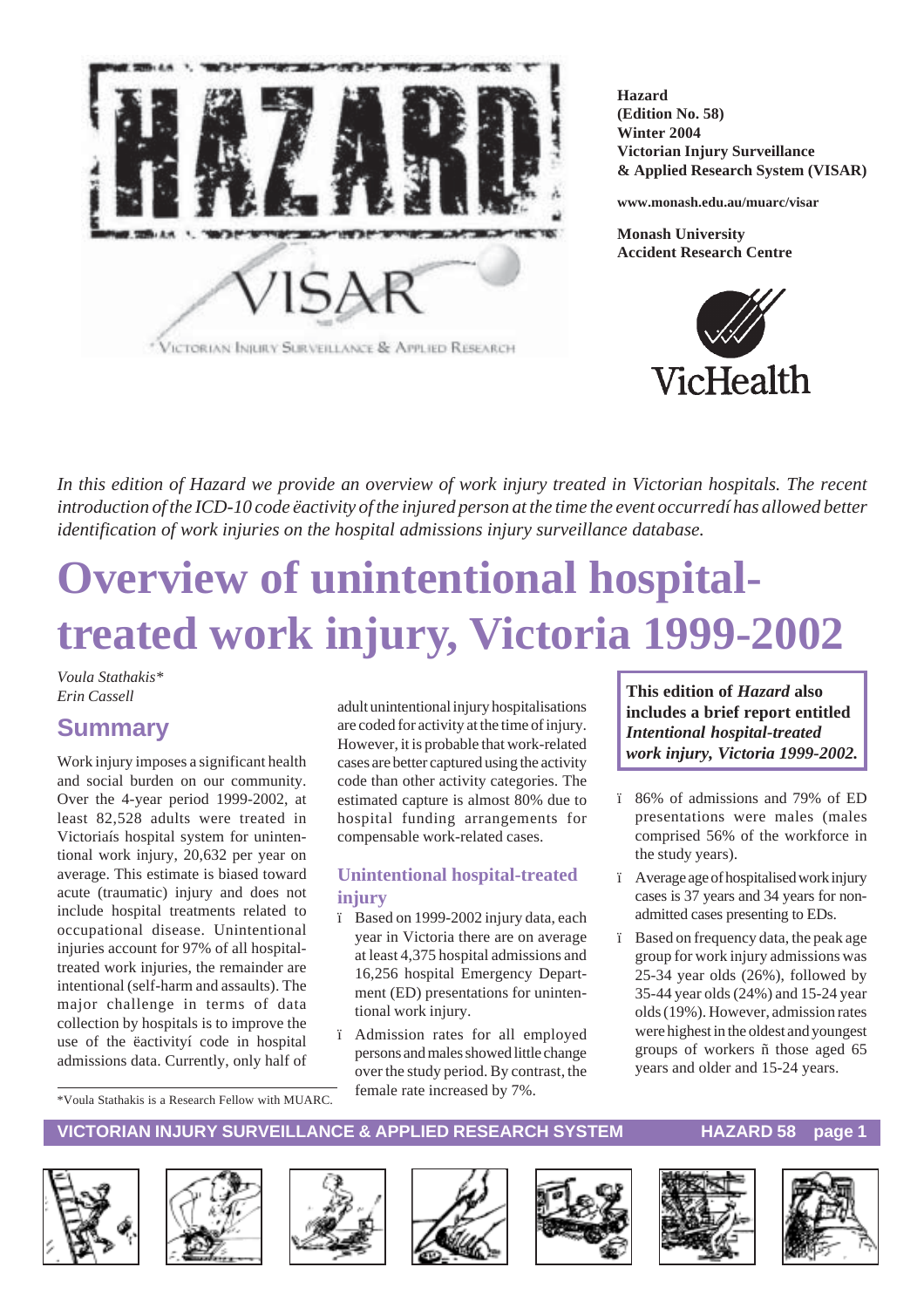- ï The highest admission rates were in younger males in age groups 15-24 and 25-34 years, whereas female admission rates increased as age increased from age 44 years, peaking in females aged 65 years and older.
- ï Rate data are not available for ED presentations. The peak age group for ED presentations was 25-34 year olds (32%), followed by 15-24 year-olds (25%) and 35-44 year olds (23%).
- ï The major causes of admissions were cutting/piercing (18%), falls (18%, mainly from a height), machinery (17%), and being hit/struck/crushed (16%). The major specific causes were cuts and open wounds associated with powered hand tools, knives, and foreign bodies, falls from a height for admissions (including ladders, scaffolding, buildings and structures), same level falls for ED presentations and machinery.
- ï Among admissions, the most common locations for injury were industrial and construction areas including manufacturing (33%) and trade and service areas (12%). Among ED presentations, injuries mostly occurred in trade and service areas (54%) and industrial and construction areas (18%).
- ï Wrist and hand injuries accounted for 42% of all work-related admissions and were most commonly fractures, open wounds and muscle and tendon injuries. Open wounds to the upper extremity (mostly hands) (20%) and foreign body in the eye (11%) were the most common specific work injuries among ED presentations.
- ï The average length of stay in hospital was 2.5 days, however, most admitted cases (70%) spent less than 2 days in hospital. Only a small proportion of admissions (5%) had a length of stay of 8 days or more.

Recommendations include: improvements to injury surveillance systems, especially initiatives to improve the completeness of coding of ëactivity at the time of injuryí on the Victorian Admitted Episodes Dataset (VAED) and the quality of case narrative data in VEMD; comparative analysis of VAED admissions data and WorkCover hospital claims; and the introduction of factor/ product codes as well as detailed industry and occupational coding. Further investigations of age, gender, regional differences and of the major causes of serious work injury (falls, cutting/ piercing, and machinery) are needed to identify contributory factors and mechanisms and to generate research hypotheses and potential prevention strategies and measures.

# **Introduction**

In 2002, 2.3 million Victorians aged 15 years and over were in paid employment, representing 60% of the Victorian population (ABS 2004). The complete burden of work injury in Victoria is difficult to estimate because the Victorian WorkCover Authority (VWA) data collections do not include non-compensable work injury cases. Some categories of workers not included in the VWA databases are self-employed workers (9% of the Victorian workforce) and selfinsured employers (comprising 10% of the Victorian workforce) (VWA 2004). Employees of the Commonwealth Government in Victoria (3% of Victorian workforce) are also not included as they are covered by the ComCare scheme (ABS 2002). Further, injuries on journeys to and from work (which fall under the jurisdiction of the Transport Accident Commission), non-fatal claims with less than 10 days compensation, and cases involving payments below the threshold for medical compensation are also not recorded on VWA databases (VWA 2004).

Hospital injury surveillance databases are a potentially valuable source of supplementary information on the size and nature of the work injury problem because they record a broader spectrum of traumatic work-related injury cases than VWA data collections on compensated work injuries.

The aims of this report are:

- ï to provide an overview of unintentional and intentional hospital-treated work injury in Victoria for the four year-period 1999-2002 recorded on the hospital databases accessed or collected by VISAR (described in the Methods section);
- ï to investigate and describe the patterns in all compensable and non-compensable work injuries resulting in hospitalisation in Victoria for 2001- 2002; and
- ï to assess the usefulness of the hospital data in the period since 1998 when coding of work injury was improved for hospital admissions.

Before the shift from the WHO International Classification of Diseases Ninth Revision (ICD-9) to ICD-10 in 1998, work-related injury was almost impossible to identify on the VAED. Prior to 1998, some ICD-9-CM external cause codes and categories allowed for the identification of specific work causes (for example, farm machinery) along with some work locations (for example, industrial and construction areas and farms). However, identified cases represented a very small proportion of the bigger picture (Harrison 2001). This changed with the introduction of ICD-10, which included a new set of codes to describe the ë*activity of the injured person at the time the event occurredí*. One of the five specific codes under the general ëactivityí code is *ëwhile working for incomeí* which covers paid work (manual or professional), transportation (time) to and from such activities, and work for salary, bonuses and other types of income.

Two levels of unintentional hospitaltreated work injury, namely hospital admissions and emergency department presentations (non admissions), are described in this report. Supplementary analyses of the geographic distribution of work injury admission cases and comparative analysis of VWA compensable with non-VWA compensable work injury admissions are included in this report. Intentional work-related injuries are described in a separate short report.













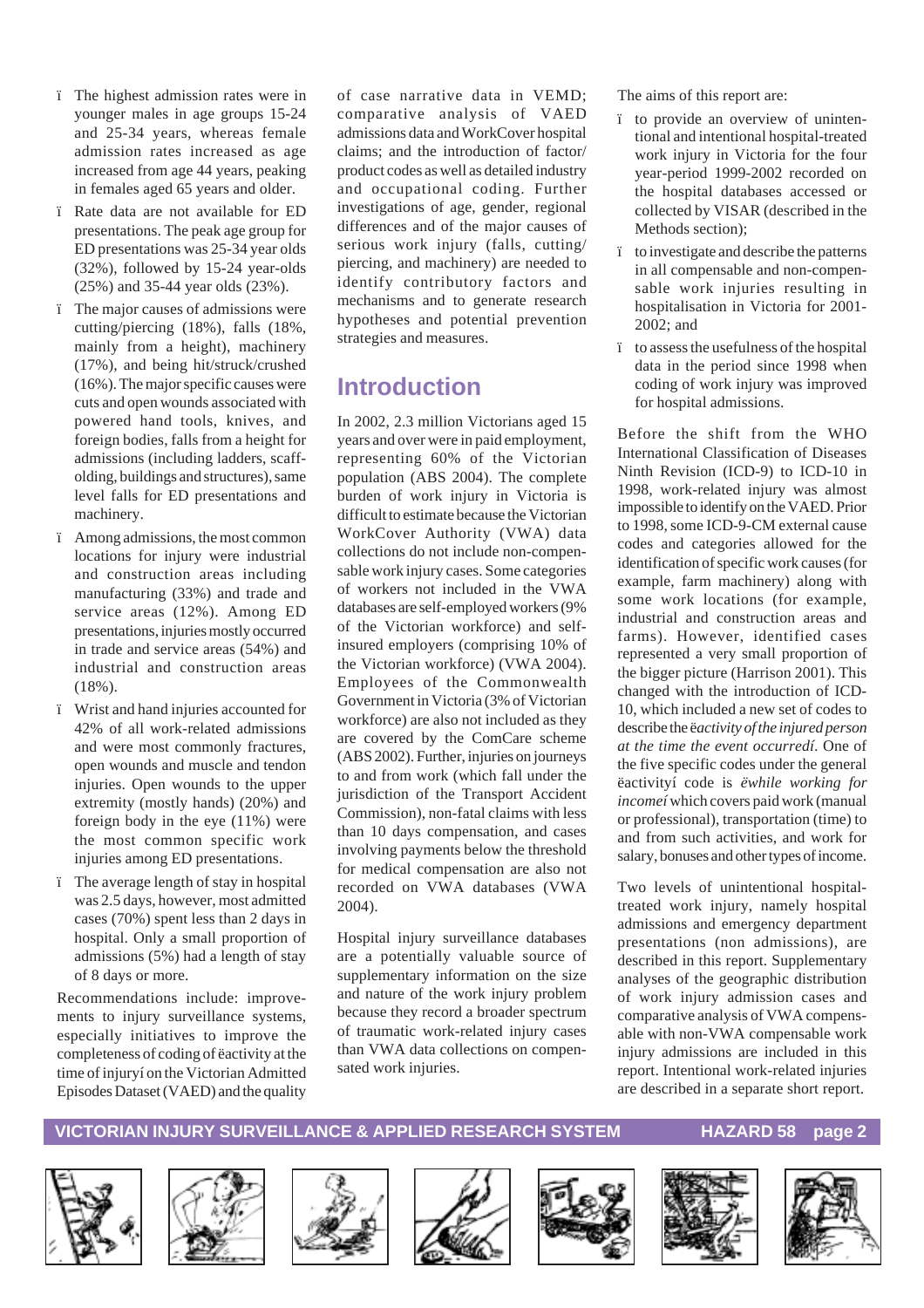# **Method**

Data were extracted for the calendar years 1999 to 2002 from the following injury databases held and accessed by VISAR:

- ï Victorian Admitted Episodes Dataset (VAED): includes admissions data from all Victorian public and private hospitals. Externally caused hospital admissions for unintentional work injury, from 1999 to 2002 were extracted from the VAED. Cases coded under medical injuries and late effects were excluded from our analyses. Deaths were excluded, as were transfers within and between hospitals and re-admissions, to avoid double counting of cases.
- ï Victorian Emergency Minimum Dataset (VEMD). Externally caused injury emergency department (ED) presentations for the 4-year period, 1999 to 2002 were extracted from the VEMD. Over the study period, the VEMD collected data from 28 Victorian hospital emergency departments, representing approximately two-thirds of statewide ED presentations for injury. Deaths and cases subsequently admitted as hospital inpatients were excluded to avoid duplication. Rate data are not provided because the VEMD did not capture all Victorian ED injury presentations.

Adult cases (defined as persons aged 15 years and over) with an activity code ëworking for incomeí were selected. Hospital treatments for occupational diseases were not included.

The methods of extracting data from each dataset and the limitations of the data are detailed in Box 1.

# **Results**

#### **Hospital admissions** *n***=17,501 (4 years) Annual average frequency: 4,375**

There was a total of 17,501 hospital admissions recorded on the VAED for unintentional injuries incurred during paid

#### **BOX 1. Methods of extracting work-related cases from death and hospital-based injury databases**

Data were extracted from the Victorian Admitted Episodes Dataset (VAED) and the Victorian Emergency Minimum Dataset (VEMD).

#### *Admissions*

The VAED records hospital admissions for all Victorian hospitals, both public and private. VAED data are coded using the ICD-10 Australian Modifications (AM) coding system. Admissions were selected for the calendar years 1999, 2000, 2001 & 2002, if they were 15 years and over and resided in Victoria, had an unintentional injury code (anywhere in diagnosis fields) and an activity code of ë*working for income*í. Deaths, re-admissions, transfers within and between acute care, medical injuries and late effects of injury were excluded. Additional analysis was performed for work-related admissions that were coded as intentional (i.e. assaults, self-harm/ attempted suicides). Age and gender-specific estimates for the 1999-2002 Victorian labour force were used to calculate rates of injury per 100,000 employed persons (workers). Labour force estimates were obtained from the ABS for persons aged 15+ years, stratified by gender and 10-year age groupings. Aggregate estimates are included in Table 1.

*NB. Admission cases were not selected by payment status, as was done in a recent study of work-related hospitalisations in NSW. The additional cases selected using this code comprised 23% of the total number of NSW work-related admissions (Boufous & Williamson 2003). This level of information has only been supplied to VISAR in the 2001/02 & 2002/03 VAED datasets.*

#### *Emergency Department presentations*

The VEMD records public hospital presentations to 28 Emergency Departments (EDs), representing approximately two-thirds of statewide ED presentations. Presentations (excluding admissions and deaths) aged 15 years and over, resident in Victoria that had an unintentional injury code, an activity code of ëworking for incomeí were selected for the calendar years 1999-2002 for analyses. Frequency data from 1999 to 2002 were utilised to indicate the trend in presentations over the latest 4-year period. It was not possible to calculate rates, as the VEMD does not capture 100% of ED presentations. Additional analysis was performed for workrelated admissions that were coded as intentional (i.e. assaults, self-harm/attempted suicides).

#### **Limitations**

A general limitation that needs to be considered when interpreting results from both datasets is the validity, accuracy and completeness of coding of the *activity* variable. Completeness is lower for the VAED, where 51% of cases were classified under *ëactivity: unspecifiedí* compared to VEMD data where only 20% were so classified.

work over the 4-year study period, with an annual average frequency of 4,375 admissions. Work injury admissions accounted for approximately 7% of all unintentional injury admissions to persons aged 15 years and older over the study period. Cases of work injury were identified using the ë*activityí* code. Half the unintentional injury cases recorded on the VAED over the period 1999-2002 (51%, n=123,015) did not have a specific *activity* code recorded. However, the coding of activity for work-related cases is probably more complete than for other activities such as sport, because the hospital needs a record of insured cases to substantiate claims for the cost of treatment from WorkCover and other insurers. A check of admissions for which some form of compensation (not necessarily workersí compensation) was paid showed that 36% did not have a specific *activity* code recorded. Coding for activity was much better for admissions covered by













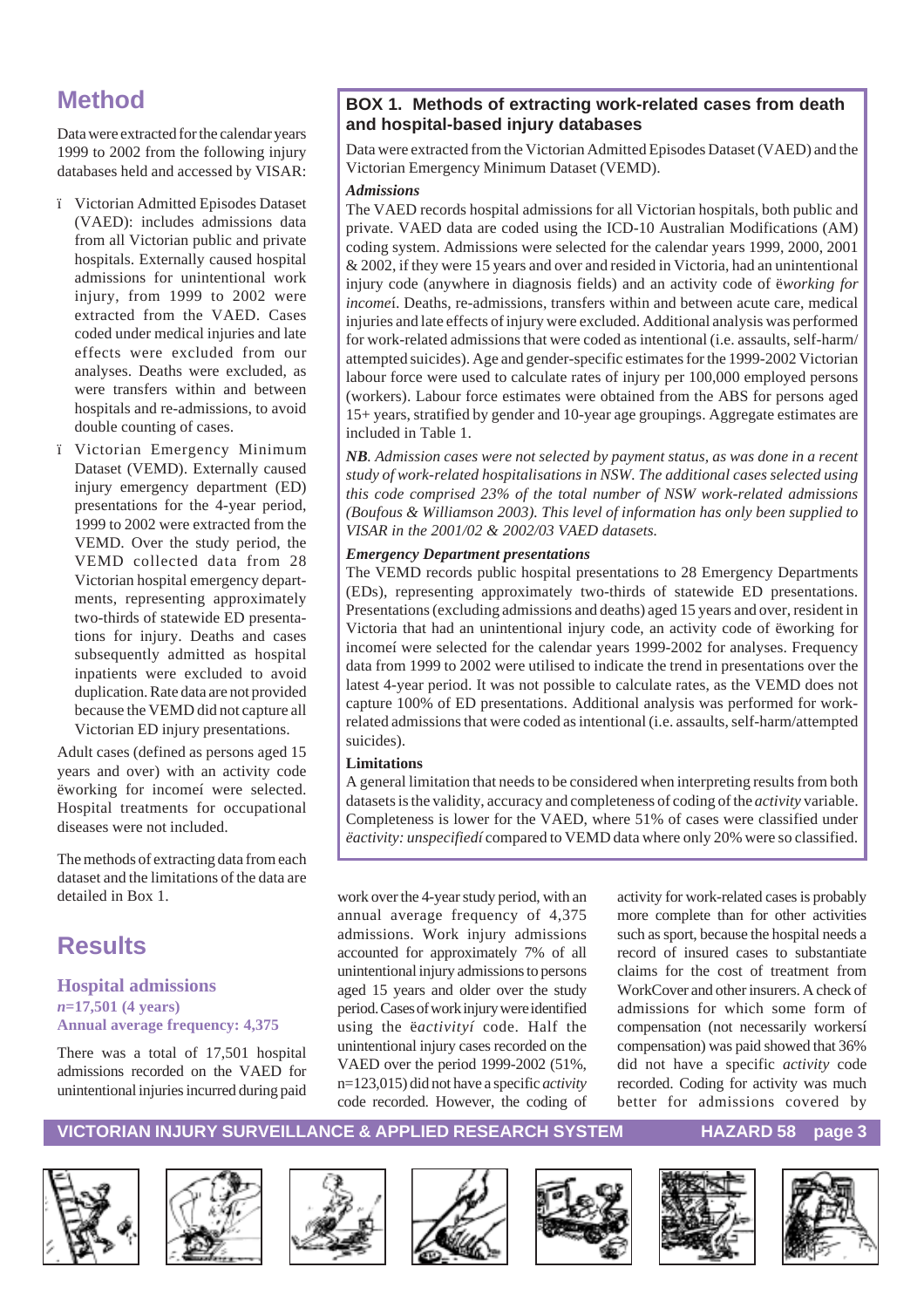WorkCover workersí compensation as almost 80% were coded for activity.

Comparison of the data presented here with claims for hospital treatment reported in the WorkCover datasets was outside the scope of this report.

#### **Gender and age**

The average age of work injury admitted cases was 37 years, ranging from 15 to 99 years. Eighty-six percent were male.

Table 1 shows the frequency and rate of admissions for the years 1999 to 2002 for all persons, and separately by gender. Rates were also age standardised to the 2002 Victorian employed population, but the standardised rates differed only slightly from crude rates. The work injury admission rates for all workers and for males changed little from 1999 to 2002, about 190/100,000 and 300/100,000, respectively. By contrast, the female rate increased by 7% over the 4-year period, from 58/100,000 to 62/100,000, but decreased slightly between 2001 and 2002. Overall, the male admission rate was five times that for females.

Figures 1 and 2 show the distribution of work injury admissions by age and gender, based on frequency and rate data.

Analysis based on aggregated frequency data found that the peak age group for work injury admissions was 25-34 year olds (26%), closely followed by 35-44 year olds (24%) and 15-24 year olds (19%) (Figure 1). However, when expressed as a proportion of the number of employed persons for each age group (by converting injury frequencies to 4 year average rates) the highest admission rate was observed among workers aged 65 years and older (251/100,000), followed closely by 15-24 year olds (208/ 100,000) (Figure 2).

When gender was factored into the analysis, the highest admission rate overall was observed in males aged 15- 24 years (358/100,000), followed by males aged 25-34 years (328/100,000). The age-related pattern of injury differed by gender quite significantly, as

#### **Frequency and rates per 100,000 employed persons Table 1 (15+ yrs) of work injury admissions, Victoria, 1999 to 2002\***

| (All persons $15+$ years)                      | 1999      | 2000      | 2001      | 2002      |
|------------------------------------------------|-----------|-----------|-----------|-----------|
|                                                |           |           |           |           |
| All admissions                                 | 4158      | 4382      | 4486      | 4475      |
| Number of employed persons                     | 2,175,400 | 2,236,800 | 2,279,700 | 2,314,700 |
| Crude rate per 100,000 employed persons        | 191.1     | 195.9     | 196.8     | 193.3     |
| Age adjusted rate per 100,000 employed persons | 188.8     | 194.6     | 195.6     | 193.3     |
| Male admissions                                | 3612      | 3805      | 3857      | 3838      |
| Number of employed males                       | 1,223,100 | 1,248,300 | 1,274,300 | 1,280,700 |
| Crude rate per 100,000 employed males          | 2953      | 304.8     | 302.7     | 299.7     |
| Age adjusted rate per 100,000 employed males   | 294.6     | 304.3     | 302.7     | 299.7     |
| <b>Female admissions</b>                       | 546       | 577       | 629       | 637       |
| Number of employed females                     | 952,300   | 988,500   | 1,005,400 | 1,034,000 |
| Crude rate per 100,000 employed females        | 57.3      | 58.4      | 62.6      | 61.6      |
| Age adjusted rate per 100,000 employed females | 57.8      | 58.7      | 62.9      | 61.6      |

*Source:* VAED 1999-2002, ABS Labour Force Victoria Cat no. 6291.0.55.001 *\*Note: Frequencies and rates may be under-estimates due to missing activity codes.*

#### **Frequency of work injury admissions by age and Figure 1 gender, Victoria, 1999-2002**



*Source:* Victorian Admitted Episodes Dataset, 1999-2002 (n=17,501)

illustrated in Figure 2. The male admission rate peaked in the youngest age group (15-24 year olds), declined slightly to age 54 years, and then increased again from age 55 onwards. By contrast, female rates were fairly stable to age 44 years then increased as age increased, peaking in females aged 65 years and older (160/100,000).

#### **Causes of injury**

The most common causes of work injury admissions were ëcutting and piercingí (18%, n=3176), falls (18%, n=3085), machinery (17%, n=2919), hit/struck/ crush  $(16\%, n=2806)$  and transport  $(8\%,$ n=1358) (Figure 3).

Powered hand tools caused 33% (n=1063) of all cutting and piercing injury admissions. A further 24% (*n*=765) were caused by













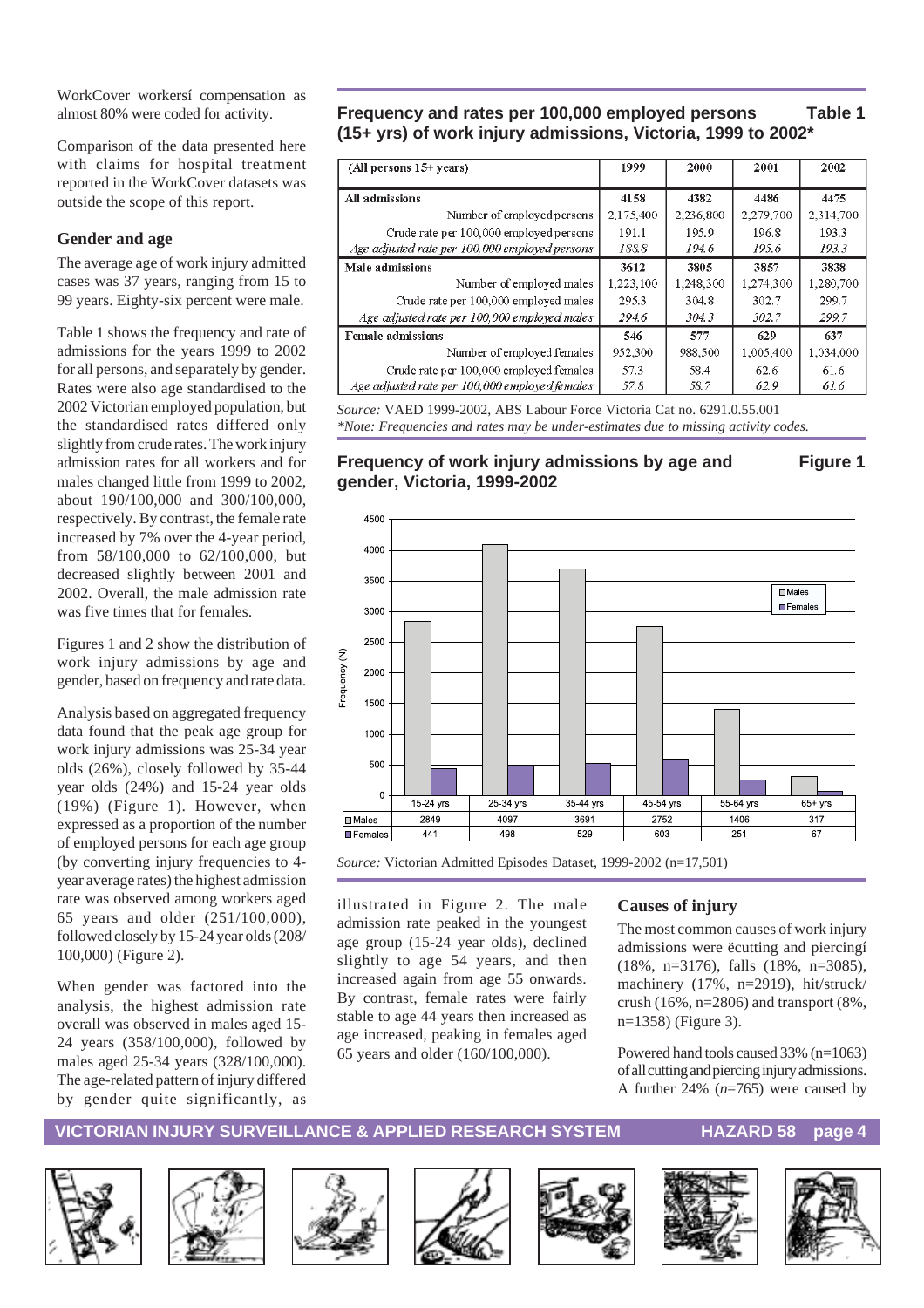#### **4-year average rate of work injury admissions by age Figure 2 and gender per 100,000 employed persons, Victoria, 1999-2002**



knives and 22% (*n*=688) by foreign bodies or objects entering through the skin.

Fifty-nine percent of hospital admissions for falls were from a height (*n*=1806). These mainly comprised falls from a ladder or scaffolding (32% of fall injury admissions, *n*=576) and falls from a building or structure  $(20\%, n=357)$ . Twenty-nine percent (*n*=895) were same level falls, mostly slips, trips and stumbles.

Specific causes of machinery injury were unable to be fully identified because 83% (*n*=2431) were coded as ëcontact with other and unspecified machineryí. Eleven percent (*n*=322) were caused by contact with lifting and transmission devices and 6% (n=166) by agricultural machinery.

Hit/struck/crush injury admissions are not well described by available codes. They were predominantly caused by being caught/crushed/ jammed or pinched in or between objects (43% of hit/struck/crush injury admissions, *n*=1214) and by being struck by thrown, projected or falling object (31%, n=872). A further 24% (*n*=662) of these injuries were due to being struck by or striking against other objects, with a smaller proportion (2%) caused by being unintentionally hit, struck or bumped by other people (n=58).

The most common causes of transportrelated injury admissions were collisions involving occupants of cars or pickup trucks/vans (26% of transport-related injury admissions, *n*=348), occupants of heavy transport vehicles (19%, *n*=252), motorcycle riders (12%, *n*=165), pedestrians (10%, *n*=130) and occupants of various other vehicles. ëOther vehiclesí included those used on industrial premises, for example forklifts (5%, *n*=69) and agricultural vehicles, for example tractors (5%, *n*=67). A small proportion (9%, n=123) of animal riders or occupants of animal-drawn vehicles (mostly horses) were also included in the transport-related injury group.

#### **Place of occurrence of injury (location)**

Information on place of occurrence (location) of injury was not available for 1999 and 2000 due to a coding deficiency. Analysis of data for 2001 and 2002 showed that by far the most common locations of work-related injury admissions were ëindustrial and construction areasí (33%), followed by ëtrade and service areasí (12%) (Figure 4). In 32% of cases the location was unspecified.

The 3<sup>rd</sup> edition of ICD-10-AM introduced in July 2002 expanded location codes and provided additional information on the location of the injury event. Analysis of work injury admissions over this period (n=4,564 cases) revealed that 30% of admitted cases occurred in ëindustrial and construction areasí, which was then





*Source:* Victorian Admitted Episodes Dataset, 1999-2002 (n=17,501)













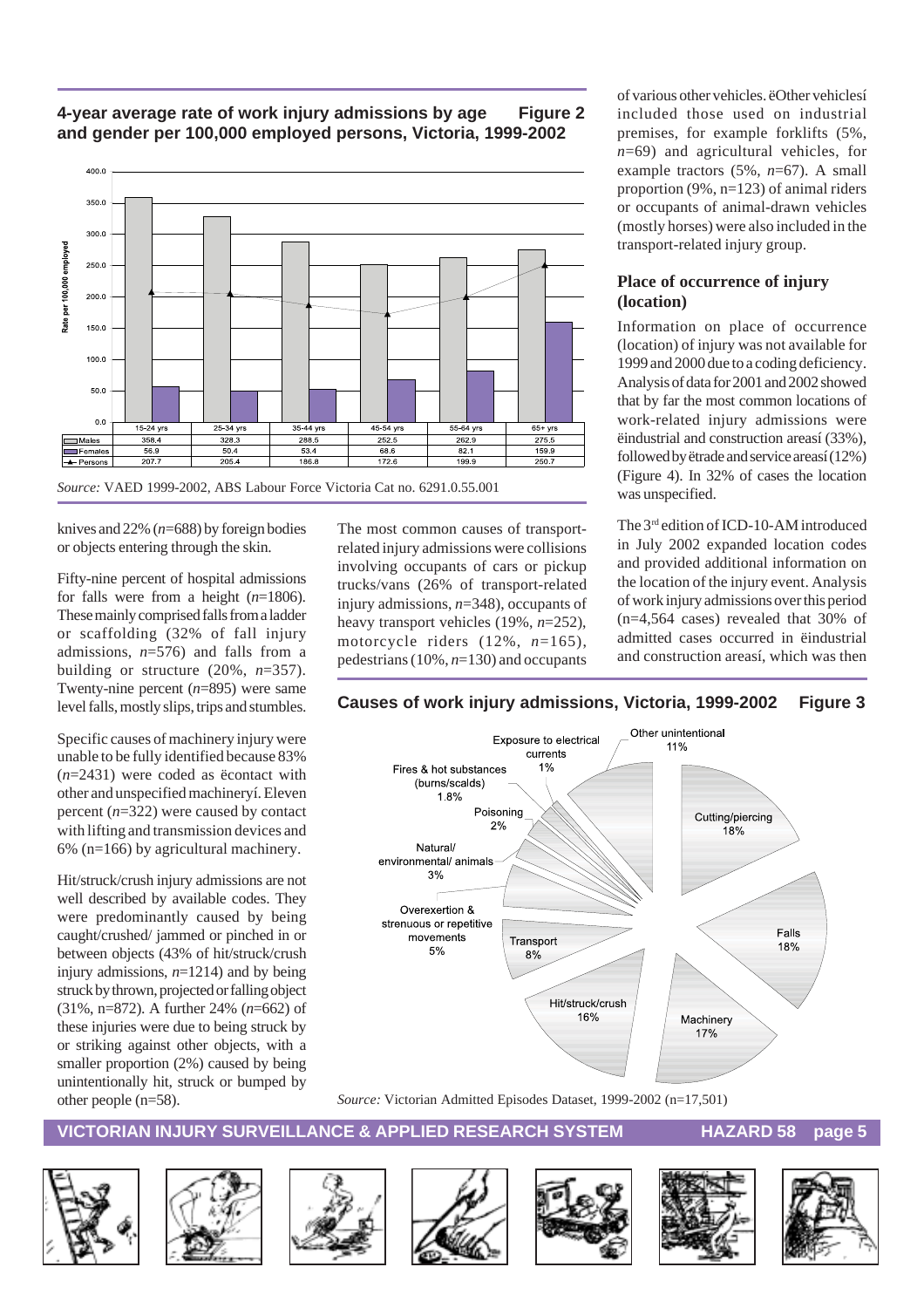further broken down into ëfactories and plantsí (13% of all cases), followed by construction sites (5%). Twelve percent occurred in other specified and unspecified industrial and construction areas. The other common location of work injury hospital admissions was ëtrade and service areasí (12%) comprising ëshops and storesí (4%), ëcafÈs, hotels and restaurantsí (3%), commercial garages (1%) and other specified and unspecified trade and service areas (4%). In over one-third of cases (36%) recorded in 2002/03 the location was unspecified.

#### **Expanded work activity codes**

The 3<sup>rd</sup> edition of ICD-10-AM introduced expanded work activity codes, providing additional information on the various industry sectors in which injury occurred. This coding was applied to the 2002/03 VAED dataset. Analysis of work injury over this period (n=4,564 cases) revealed that the specific industries associated with injury hospitalisations were construction (11%), followed by manufacturing (9%), ëagriculture, forestry and fishing industryí (7%), ëwholesale and tradeí (6%), ëtransport and storageí (5%) and health services (2%). Twenty-one percent were coded as ëother specified work for incomeí. In 38% of cases the industry was unspecified.

#### **Nature of injury and body site injured**

The distribution of diagnoses for injury admissions is illustrated in Figure 5. The most frequently occurring injury diagnoses were fractures (27%) and open wounds (19%). The body sites most commonly injured were the upper extremity (55%), lower extremity (18%), head and face (12%) and trunk (9%). The most common specific injuries were fractures of the upper extremity (mostly wrist/hand) (14%), open wounds to the upper extremity (mostly wrist/hand) (13%), upper extremity muscle and tendon injuries (mostly wrist/hand) (9%), fractures to the lower extremity (mostly knee/lower leg) (8%), and traumatic amputations to the upper extremity (mostly fingers/hand) (8%).

#### **Location of work injury admissions, Victoria, 2001-2002 Figure 4**



#### **Nature of work injury admissions, Victoria, 1999-2002 Figure 5**















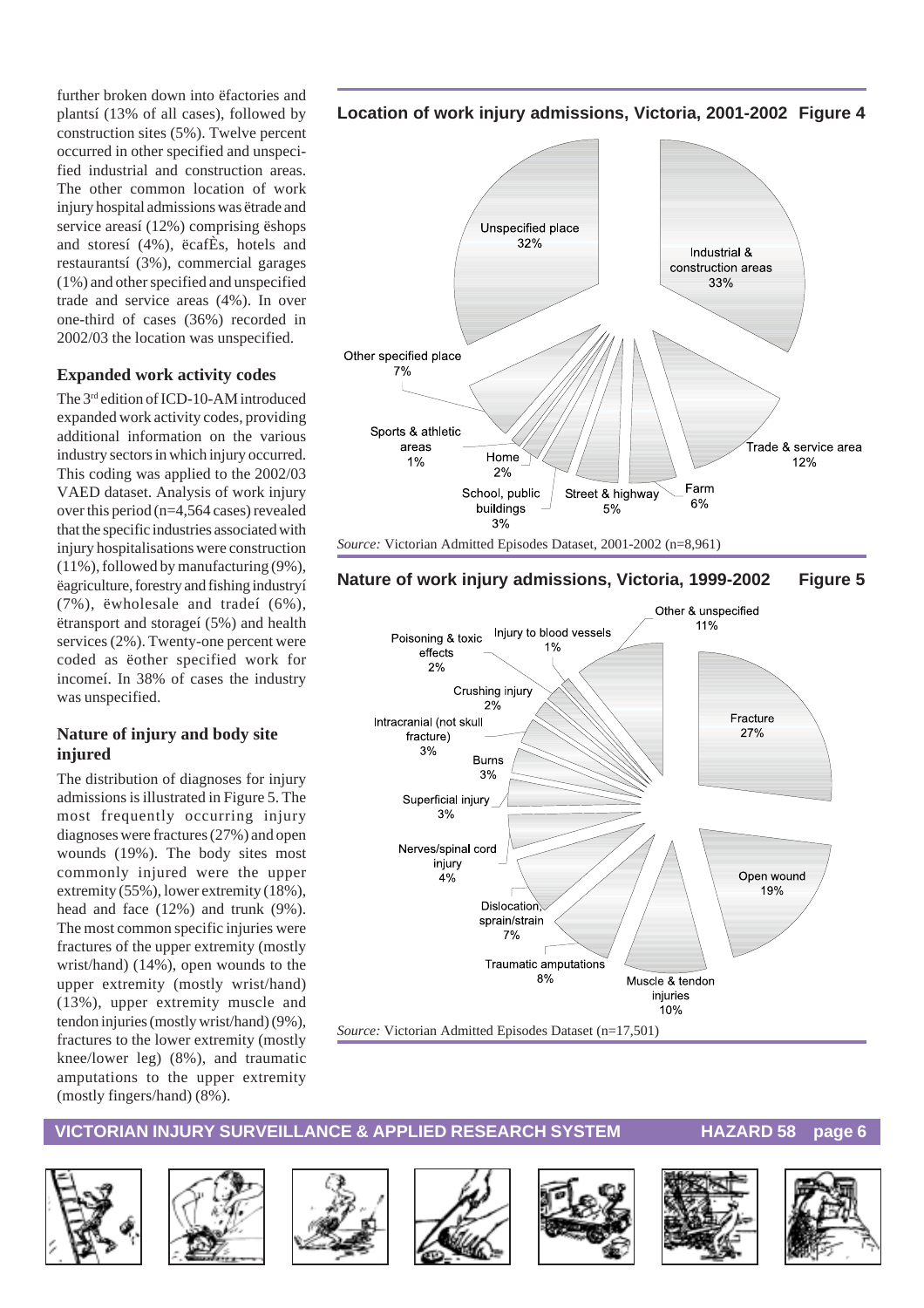#### **Wrist and hand injuries**

Wrist and hand injuries accounted for a substantial proportion (42%, n=7,413) of work injury admissions, of which 5881 (34% of all work injury admissions) involved fingers. Table 2 shows a breakdown of the nature of wrist and hand (excluding fingers) and finger injuries by frequency and rank order. Work injury admissions for wrist/hand injuries were commonly open wounds, fractures and nerve injuries, while finger injuries were mostly open wounds, traumatic amputations and fractures. Ninety percent (n=6,690) of wrist and hand injuries occurred in males and threequarters of admissions were aged 15-44 years. The peak age group in admissions was 25-34 year-olds. Objects and implements that cut and pierce, and machinery were the main causes of wrist and hand injuries, whereas machinery accounted for the majority of finger injury admissions.

#### **Injury severity**

Length of hospital stay (bed day count) was used as a proxy measure for injury severity. The total number of hospital bed days for all work injury admissions was 43,583 days, ranging from 7,559 same day admissions to one 216-day stay. The average length of stay was 2.5 days (median=1 day). More than two-thirds of cases (70%, *n*=12,176) spent less than 2 days in hospital, a further one-quarter (25%, *n*=4,282) spent 2 to 7 days in hospital and only a small proportion (5%, *n*=1,043) had a length of stay of 8 days or more.

Two percent of patients (*n*=298) spent time in the intensive care unit (ICU) of the hospital. Almost one-third of these ICU patients (30%) were in intensive care for up to 24 hours, nearly one-half (48%) for 2-7 days, 14% were in for 8 to 14 days and 8% spent more than 2 weeks in ICU.

The most common causes of work injury admissions to ICUs were transportrelated injuries (28%), falls (26%) and hit/struck/crush injuries (13%). The most frequently occurring injury diagnoses for ICU admissions were fractures (41%), mostly to the head, chest, lower extremity and pelvis; head injuries (not fractures) (16%), other internal injuries to the chest/ abdomen/pelvis (12%); and burns (9%).

#### **Supplementary VAED (admissions) analyses: by geographic distribution and insurance compensations status**

#### **1. Geographic distribution of work injury hospital admissions**

Work injury hospital admissions data were separated according to ABS-defined

Wrist & hand Total Injury **Fingers** (excl fingers)  $\overline{\mathbf{N}}$ Rank N Rank Rank  $\overline{\mathbf{N}}$ Open wounds 456  $1616$  $\frac{2072}{ }$  $\overline{1}$  $\overline{1}$  $\mathbf{1}$  $367$  $\overline{2}$  $1248$  $1615$  $\overline{2}$ Fractures 3  $\overline{9}$ Traumatic amputations  $\overline{5}$ 1342  $\overline{2}$ 1347  $\overline{\mathbf{3}}$  $\overline{133}$ Muscle and tendon injuries  $\overline{4}$  $833$  $\overline{4}$ 966  $\overline{4}$ Injuries to nerves  $\overline{181}$  $\overline{\overline{3}}$ 438  $\overline{5}$  $619$  $\overline{5}$  $\overline{28}$  $\overline{8}$ 194 222  $\overline{6}$ Crushing injuries  $\epsilon$ Dislocations, sprains and strains  $\overline{93}$  $\overline{6}$ 89  $\overline{8}$ 182 7  $\overline{57}$ 7 7 170  $\overline{8}$ Injuries to blood vessels 113  $122$  $\overline{5}$  $\overline{9}$  $\overline{9}$ Superficial injuries 131 8  $\overline{10}$ Other injuries 89  $\sim$  $\overline{\phantom{a}}$  $\mathcal{L}$  $\overline{\phantom{a}}$ 1442 7413 Total 5881

*Source:* Victorian Admitted Episodes Dataset, 1999-2002

geographic regions (utilising postcode of residence and local government area (LGA) information) and further analysed to ascertain whether there are regional differences in hospital-treated work injury.

Because of small numbers, the regions outside the Melbourne metropolitan region [referred to as the ëMelbourne Major Statistical Regioní (MMSR)] were collapsed into one region, referred to as the ëBalance of the Victorian Major Statistical Regioní (BVMSR). The MMSR represents the capital city statistical division for Victoria (excluding Geelong) and covers approximately 73% of Victoriaís total population (ABS 2002). The MMSR stretches from the semi-rural areas of the Shire of Melton and City of Wyndham in the west, the township of Whittlesea in the north, parts of the Yarra Ranges Shire in the east and the City of Frankston and Mornington Peninsula in the South. The BVMSR includes those areas of Victoria outside of the Melbourne metropolitan region, including all major regional cities (ABS 2002).

A limitation of this analysis is that the postcode of the place where the injury occurred is not recorded on the VAED. We have presumed that it corresponded to the postcode of residence, given that data were analysed by broad geographic region.

#### **Distribution comparison**

Sixty-nine percent of all work injury admissions occurred in the Melbourne Major Statistical Region (MMSR) (*n*=12,035), slightly lower than the overall proportion (74%) of employed persons in the region (ABS 2004).

Table 3 shows the number and ageadjusted rates of adult work-related hospital admissions for each region over the 4-year period 1999 to 2002. Although the frequency of admissions was much higher in MMSR than BVMSR for all four years, the corresponding rate of admissions per 100,000 adult workers was approximately 1.2 times higher for the BVMSR. In 2002 the BVMSR ageadjusted rate of admissions was 35% higher than the MMSR rate (238/100,000 workers versus 176/100,000 workers).

#### **VICTORIAN INJURY SURVEILLANCE & APPLIED RESEARCH SYSTEM HAZARD 58 page 7**















**Frequency and rank order of wrist/hand and finger Table 2 work injury admissions, Victoria, 1999 to 2002**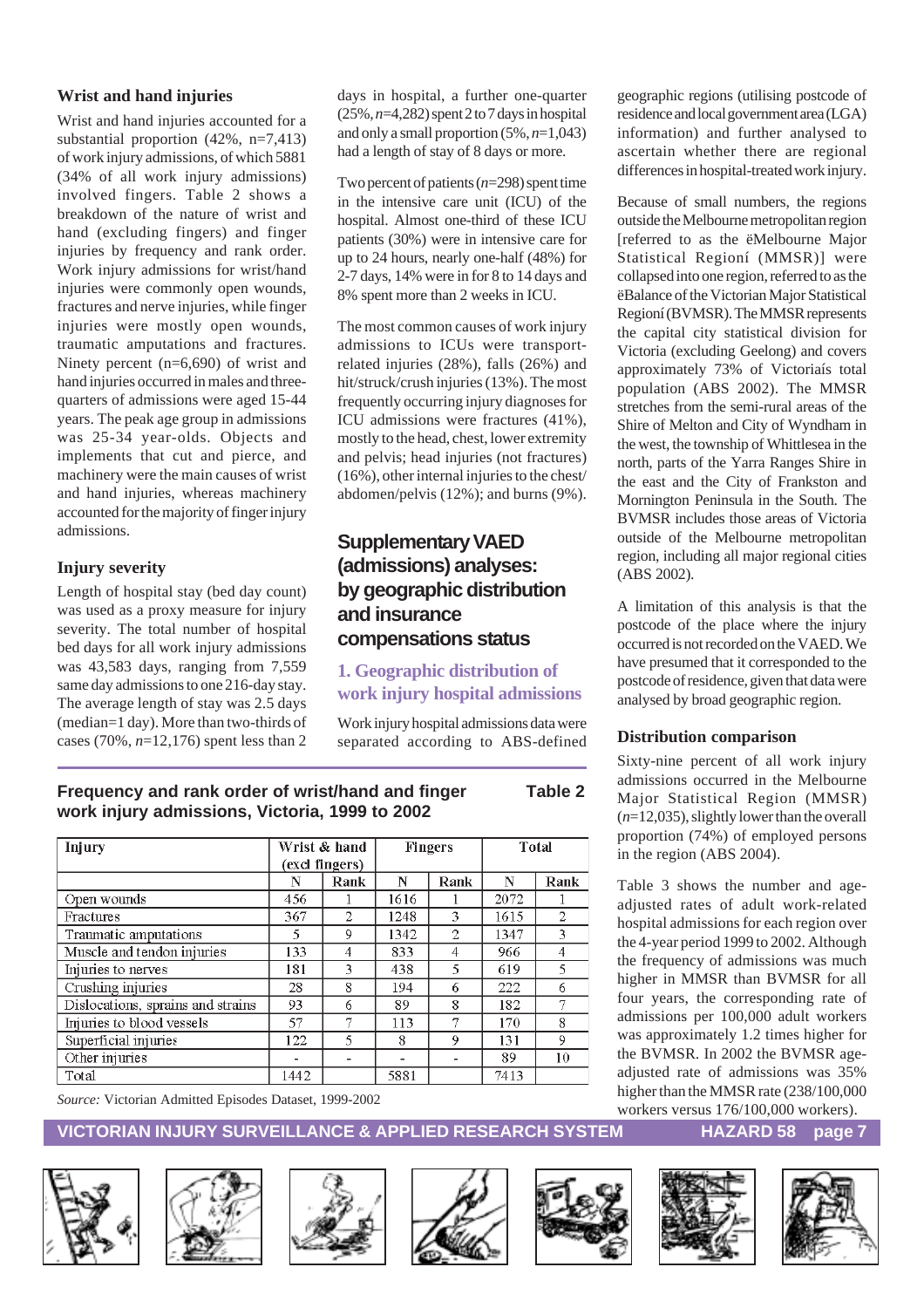#### **Geographic distribution of work injury hospital admissions, frequency Table 3 and standardised rates per 100,000 adult workers, Victoria, 1999 to 2002**

| Year | Region                    | N       | $Age-$<br>adjusted<br>rate per<br>100,000<br>employed | 95%CIfor<br>rate | <b>Total</b><br>bed<br>days | Average<br>bed days | Rate<br>ratio<br>(RR)<br>Region/<br>Vic- | 95%CI for<br>$_{\rm RR}$ |
|------|---------------------------|---------|-------------------------------------------------------|------------------|-----------------------------|---------------------|------------------------------------------|--------------------------|
| 1999 | Melbourne (MSR)           | 2882    | 175.9                                                 | 170.0, 182.9     | 7245                        | 2.5                 | 0.93                                     | 0.91, 0.95               |
|      | Balance of Victoria (MSR) | 1 2 7 6 | 227.1                                                 | 216.1, 241.3     | 3930                        | 3.1                 | 1.20                                     | 1.16, 1.24               |
|      | Total (Vic):              | 4 1 5 8 | 188.8                                                 | 183.7, 195.2     | 11 175                      | 2.7                 | 1.00                                     |                          |
| 2000 | Melboume (MSR)            | 3072    | 184.2                                                 | 172.9, 185.7     | 7499                        | 2.4                 | 0.95                                     | 0.92, 0.97               |
|      | Balance of Victoria (MSR) | 1 3 1 0 | 223.0                                                 | 207.3, 231.2     | 3631                        | 2.8                 | 1.15                                     | 1.11, 1.18               |
|      | Total (Vic):              | 4 3 8 2 | 194.6                                                 | 184.1, 195.3     | 11 130                      | 2.5                 | 1.00                                     |                          |
| 2001 | Melboume (MSR)            | 3059    | 180.3                                                 | 170.6, 183.2     | 7075                        | 2.3                 | 0.92                                     | 0.90, 0.94               |
|      | Balance of Victoria (MSR) | 1427    | 237.4                                                 | 225.4, 250.3     | 3384                        | 2.4                 | 1.21                                     | 1.18, 1.25               |
|      | Total (Vic):              | 4486    | 195.6                                                 | 187.3, 198.6     | 10 459                      | 2.3                 | 1.00                                     |                          |
| 2002 | Melboume (MSR)            | 3022    | 176.4                                                 | 169.5, 182.4     | 6869                        | 2.3                 | 0.91                                     | 0.89, 0.93               |
|      | Balance of Victoria (MSR) | 1453    | 238.1                                                 | 214.6, 239.6     | 3950                        | 2.7                 | 1.23                                     | 1.20, 1.27               |
|      | Total (Vic):              | 4475    | 193.3                                                 | 183.1, 194.6     | 10819                       | 2.4                 | 1.00                                     |                          |

*Source:* VAED 1999-2002, ABS Labour Force Victoria Cat no. 6291.0.55.001

Rate ratios for each region were derived using the overall Victorian rate as the reference rate (1.00) and are listed in Table 3 along with corresponding 95% confidence intervals. Compared to the overall rate for Victoria, the MMSR rate ratio was significantly lower (i.e. less than 1.00 with 95%CIs less than 1.00) for all 4 years of data and the BVMSR correspondingly higher (Table 3).

#### **Gender and age comparison**

Males were over-represented in work injury hospital admissions in both regions. They comprised 86% of admissions in both regions, whereas they represented 55% and 57% of the work force in MMSR and BVMSR respectively (ABS 2004). The distribution of injury cases across 10-year age groups was similar, except that a slightly lower proportion of admissions of workers aged 25-34 years and a slightly higher proportion of workers aged 65 years and older were recorded for the BVMSR.

#### **Length of hospital stay comparison**

The average length of stay in hospital for BVMSR was slightly higher (2.7 days) than for MMSR (2.4 days) (Table 3). However, the median value for length of stay for both groups was 1 day. This tendency towards increased length of stay for BVMSR admissions was also apparent when bed days were grouped (Figure 6). The BVMSR had a higher proportion of longer stay (2-7 day) admissions (29% versus 22%) and a correspondingly lower proportion of short stay (<2 days) admissions (64% versus 72%). Whether or not this indicates that injuries that occur in BVMSR are on average more severe or reflects hospital admission policy differences is debatable.

#### **Location comparison**

Analysis of data for 2001 and 2002 on the location of injury events by region showed some differences. In both regions the major place of occurrence of injury among admissions was ëindustrial and construction areasí (32% in MMSR and

34% in BVMSR). However, injury on farms accounted for a substantial proportion of BVMSR admissions (16%) and were of course, not prominent for MMSR. ëTrade and service areasí were the place of occurrence of a smaller proportion of BVMSR admissions than MMSR admissions (10% versus 14%).

#### **Causes comparison**

The main causes of work-related injury in the MMSR and BVMSR were similar. There were only minor differences in rank order (Table 4).

#### **Nature of injury and body site injured comparison**

In both regions analysis of the nature of injury and body site injured data showed a similar pattern to that reported for the whole of Victoria. In both regions fractures and open wounds were the prominent injury types and the most frequently injured body sites were the upper and lower extremities.













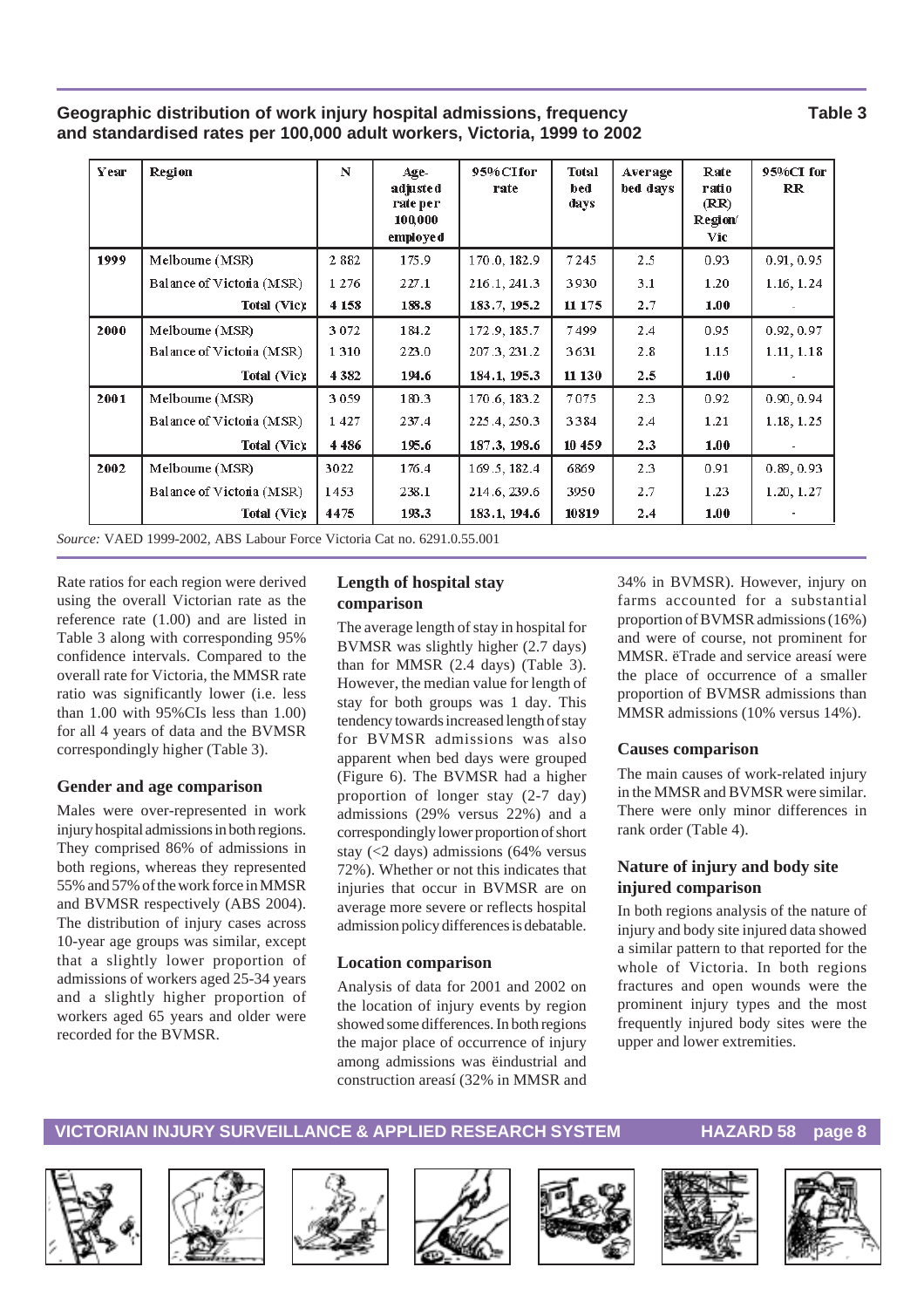

#### **Grouped bed days by region, work injury admissions, Figure 6 Victoria, 1999-2002**



#### **Summary rank order of major causes of work injury Table 4 admissions by region, Victoria, 1999-2002**

| Rank           | <b>Melbourne MSR</b><br>$(n=12,035)$ | $\frac{0}{0}$ | <b>Balance of Vic MSR</b><br>$(n=5,466)$ | $\frac{0}{0}$ | Victoria<br>$(n=17,501)$ | $\frac{0}{0}$ |
|----------------|--------------------------------------|---------------|------------------------------------------|---------------|--------------------------|---------------|
|                | Cutting/piercing                     | 19.0          | Machinery                                | 16.4          | Cutting/piercing         | 18.1          |
| $\overline{c}$ | Fall                                 | 18.7          | Cutting/piercing                         | 16.3          | Fall                     | 17.6          |
| 3              | Machinery                            | 16.8          | Fall                                     | 15.3          | Machinery                | 16.7          |
| $\overline{4}$ | Hit/struck/crush                     | 16.4          | Hit/struck/crush                         | 15.3          | Hit/struck/crush         | 16.0          |
| 5              | Transport                            | 6.5           | Transport                                | 10.6          | Transport                | 7.8           |

Source: *Victorian Admitted Episodes Dataset (VAED)*

#### **2. Comparison of Victorian WorkCover Authority (VWA) compensable hospitalisations with all other work injury hospitalisations**

This analysis was undertaken to investigate whether WorkCover compensable hospitalisations over the period 2001 to 2002 differ from non-WorkCover compensable work-related hospitalisations in terms of injury patterns and length of hospital stay. Victorian patients admitted to a public hospital are classified as one of the following (DHS 2004):

- ï public admitted patient;
- ï private admitted patient;
- ï Department of Veteransí Affairs patient;

ï compensable patient; or ï ineligible person.

The government and private insurance agencies chargeable for compensable patients include the Victorian WorkCover Authority (VWA), Transport Accident Commission (TAC), Common Law Recoveries and insurance schemes covering Armed Services, Seamen and others. The Victorian WorkCover compensates most but not all workers injured in Victoria depending on certain eligibility criteria, policies of the Authority, involvement of private insurers and the proportion of the workforce that is self-employed. Admission data on compensable status were not available to VISAR prior to July 2000, therefore only data for the 2001 to 2002 calendar years

were analysed to determine whether the profile of compensable and non-compensable patients differ.

Of the 8,961 ëworking for incomeí hospitalisations recorded for the 2-year period 2001-2002, 69% (n=6,152) were categorised as Victorian WorkCover Authority (VWA) compensable admissions. The major proportion of non-VWA compensable hospitalisations (n=2,809), were public patients (24% of all work injury admissions, n=2,173) whose costs were covered by Medicare, followed by private patients (self-insured) (5%, n=444), TAC-covered (2%, n=145) and other compensable admissions (<1%, n=47). Table 5 summarises the patterns of work-related injury admissions for VWA compensable patients compared with all other work-related admissions. Comparative analysis indicates the following similarities and differences:

- ï Males were over-represented in both datasets, comprising 86% of admissions in both groups.
- ï The average age of admission for VWA compensable patients was 37 years (age range: 15-74 years) whereas non-VWA patients were slightly older, aged 41 years on average (age range: 15-92 years). Injuries peaked in 25- 34 year-olds in both datasets, however, the proportion of younger people was higher in VWA hospitalisations (20%) compared to non-VWA hospitalisations (14%) and vice versa for people aged 55 year and over (VWA=9%, non-VWA= $18\%$ ).
- ï Although injuries most commonly occurred in industrial and construction areas for both VWA and non-VWA patients, 38% and 22% respectively, the difference between the proportions was statistically significant (p<0.0001). The second most common injury location for VWA patients was ëtrade and service areasí (13%) followed by ëroad/street/ highwayí (4%) whereas for non-VWA patientsí farm (12%) was ranked second with ëtrade and service areasí (11%) ranked third.













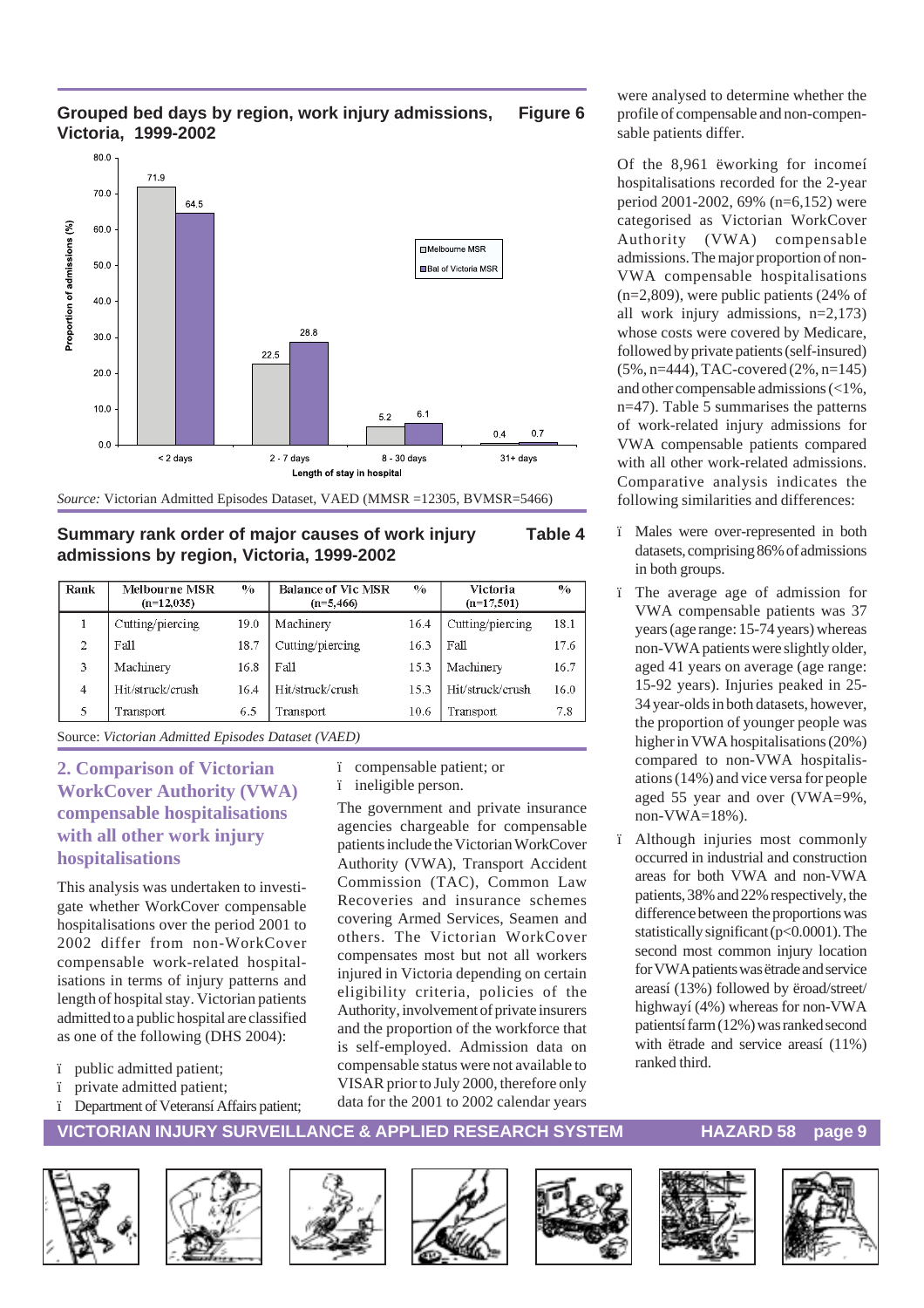#### **Comparison of the pattern of work injury among VWA compensable cases to all Table 5 other hospitalised work injury, persons aged 15 years and older, Victoria, 2001 to 2002**

| <b>Characteristics</b> |                                                            |             | VWA compensable work<br>injury admissions | <b>All other VAED work</b><br>injury admissions<br>$n = 2809$ |               |  |
|------------------------|------------------------------------------------------------|-------------|-------------------------------------------|---------------------------------------------------------------|---------------|--|
|                        |                                                            | $\mathbb N$ | $n = 6152$<br>0/0                         | $\mathbf N$                                                   | $\frac{0}{0}$ |  |
| Year                   | 2001                                                       | 3145        | 51%                                       | 1341                                                          | 48%           |  |
|                        | 2002                                                       | 3007        | 49%                                       | 1468                                                          | 52%           |  |
| <b>Gender</b>          | Male                                                       | 5298        | 86%                                       | 2397                                                          | 85%           |  |
|                        | Female                                                     | 854         | 14%                                       | 412                                                           | 15%           |  |
| Age (years)            | $15 - 24$                                                  | 1251        | 20%                                       | 387                                                           | 14%           |  |
|                        | 25-34                                                      | 1623        | 26%                                       | 706                                                           | 25%           |  |
|                        | 34-44                                                      | 1501        | 24%                                       | 634                                                           | 23%           |  |
|                        | $45 - 54$                                                  | 1199        | 20%                                       | 568                                                           | 20%           |  |
|                        | 55-64                                                      | 518         | 8%                                        | 352                                                           | 12%           |  |
|                        | $65+$                                                      | 60          | $1\%$                                     | 162                                                           | 6%            |  |
| Place of               | Home                                                       | 55          | 1%                                        | 106                                                           | 4%            |  |
| occurrence             | Farm                                                       | 150         | 2%                                        | 340                                                           | 12%           |  |
| of injury              | Residential institution                                    | 23          | $\leq$ 1%                                 | 8                                                             | <1%           |  |
|                        | School/day care/public admin area                          | 202         | 3%                                        | 94                                                            | 3%            |  |
|                        | Sport/recreation area                                      | 66          | 1%                                        | 30                                                            | $1\%$         |  |
|                        | Road, street and highway                                   | 214         | 4%                                        | 190                                                           | 7%            |  |
|                        | Trade and service area                                     | 783         | 13%                                       | 321                                                           | 11%           |  |
|                        | Industrial and construction area                           | 2320<br>367 | 38%<br>6%                                 | 623<br>205                                                    | 22%<br>7%     |  |
|                        | Other specified place<br>Unspecified place                 | 1972        | 32%                                       | 892                                                           | 32%           |  |
| Cause                  | Transport                                                  | 413         | 7%                                        | 312                                                           | 11%           |  |
| (mechanism)            | Poisoning                                                  | 159         | 3%                                        | 70                                                            | 3%            |  |
|                        | Falls                                                      | 967         | 16%                                       | 645                                                           | 23%           |  |
|                        | Fires/burns/scalds                                         | 124         | 2%                                        | 40                                                            | 1%            |  |
|                        | Natural/environmental/animals                              | 85          | 1%                                        | 132                                                           | 5%            |  |
|                        | Hit/struck/crush                                           | 1038        | 17%                                       | 402                                                           | 14%           |  |
|                        | Machinery                                                  | 1064        | 17%                                       | 332                                                           | 12%           |  |
|                        | Cutting/piercing                                           | 1171        | 19%                                       | 487                                                           | 17%           |  |
|                        | Other unintentional                                        | 1131        | 18%                                       | 389                                                           | 14%           |  |
| <b>Body site</b>       | Head/face/neck                                             | 699         | 11%                                       | 475                                                           | 17%           |  |
| <i>injured</i>         | Thorax (chest)                                             | 144         | 2%                                        | 112                                                           | 4%            |  |
|                        | Abdomen/back/spine/pelvis                                  | 335         | 5%                                        | 224                                                           | 8%            |  |
|                        | <b>Upper extremity</b>                                     | 3633        | 59%                                       | 1293                                                          | 46%           |  |
|                        | Lower extremity                                            | 1031        | 17%                                       | 524                                                           | 19%           |  |
|                        | Body region not relevant                                   | 175         | 3%                                        | 123                                                           | 4%            |  |
|                        | Other specified and unspecified                            | 118         | 2%                                        | 50                                                            | 2%            |  |
| Nature of              | Superficial                                                | 165         | 3%                                        | 151                                                           | 5%            |  |
| injury                 | Open wound                                                 | 1169        | 19%                                       | 537                                                           | 19%           |  |
|                        | Fracture                                                   | 1566        | 26%                                       | 782                                                           | 28%           |  |
|                        | Dislocation, sprain, strain<br>Injury to muscle and tendon | 457<br>648  | 7%<br>11%                                 | 168<br>198                                                    | 6%<br>7%      |  |
|                        | Crushing injury                                            | 128         | 2%                                        | 30                                                            | 1%            |  |
|                        | Traumatic amputation                                       | 541         | 9%                                        | 162                                                           | 6%            |  |
|                        | <b>Burns</b>                                               | 205         | 3%                                        | 74                                                            | 3%            |  |
|                        | Intracranial (head) injury                                 | 153         | 3%                                        | 127                                                           | 5%            |  |
|                        | Injury to nerves and spinal cord                           | 272         | 4%                                        | 73                                                            | 3%            |  |
|                        | Injury to blood vessels                                    | 93          | 2%                                        | 27                                                            | $1\%$         |  |
|                        | Other specified and unspecified                            | 677         | 11%                                       | 447                                                           | 16%           |  |
| Length of              | $\overline{\leq}$ 2 days                                   | 4517        | 73%                                       | 1951                                                          | 69%           |  |
| stay                   | $2-7$ days                                                 | 1331        | 22%                                       | 670                                                           | 24%           |  |
|                        | 8-30 days                                                  | 278         | 4%                                        | 168                                                           | 6%            |  |
|                        | $31 + days$                                                | 26          | $\leq 1\%$                                | 20                                                            | $1\%$         |  |
| <b>Residential</b>     | Melbourne MSR                                              | 4253        | 69%                                       | 1828                                                          | 65%           |  |
| <b>Region</b>          | Balance of Victoria MSR                                    | 1899        | 31%                                       | 981                                                           | 35%           |  |

Source: *Victorian Admitted Episodes Dataset (VAED), 2001-2002*













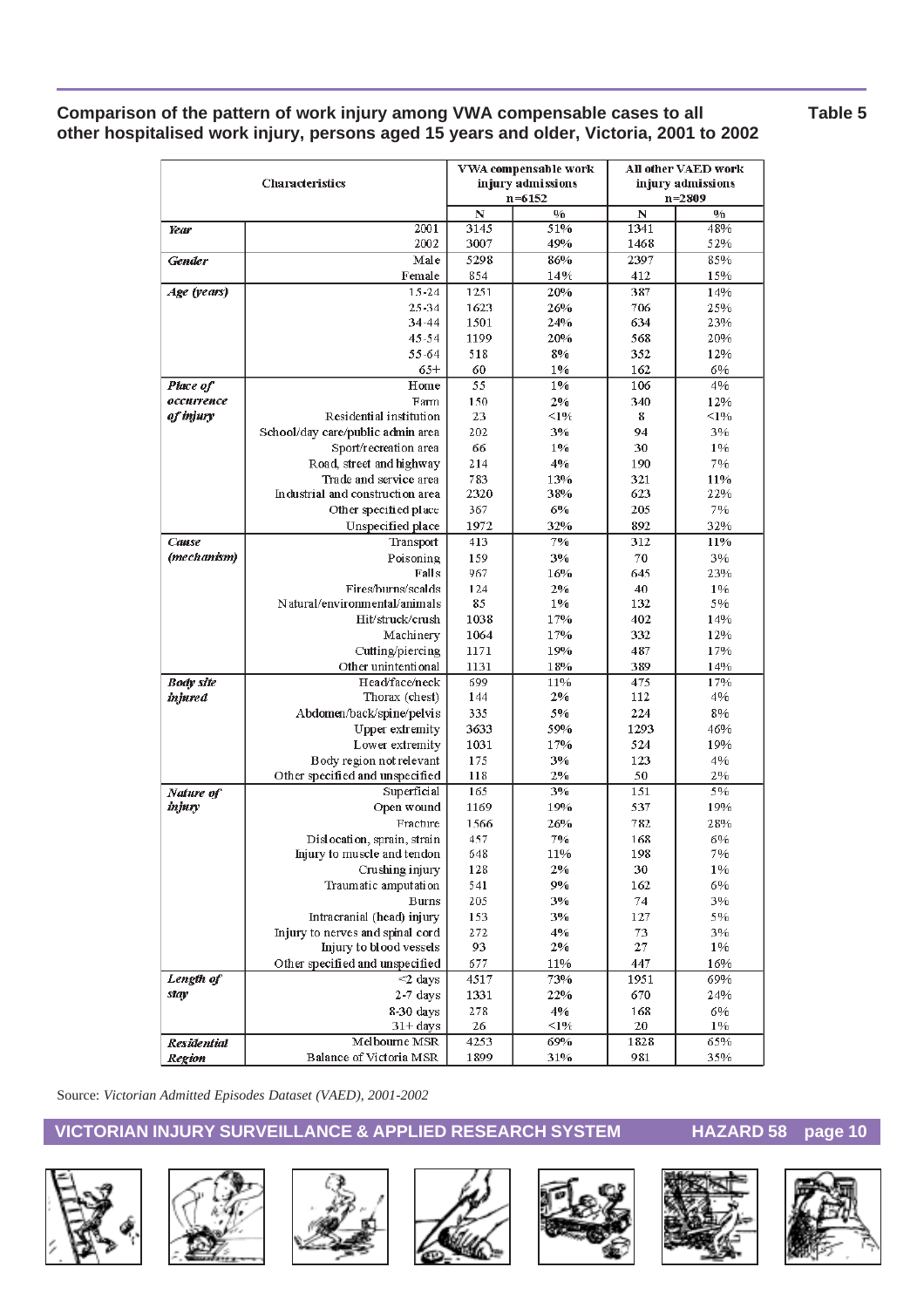- ï The major causes of injury admission for VWA compensable patients were cutting/piercing (19%), machinery (17%) and hit/struck/crush (17%) injuries whereas the major causes for non-VWA cases were falls (23%), followed by cutting/piercing (17%) and hit/struck/crush (14%).
- ï The upper extremity, lower extremity and head/face/neck were the most frequently injured body sites for both groups. The proportion of upper extremity injuries was significantly higher (p<0.0001) among VWA compensable patients (59%) compared to non-VWA patients (46%). Head/face/ neck injury admissions were significantly higher (p=0.003) among non-VWA compensable patients (17%) compared with VWA patients (11%).
- ï Fractures represented just over a quarter of admissions among both VWA and non-VWA patients followed by open wounds (19%). The proportion of muscle and tendon injuries differed with 11% for VWA patients and 7% for non-VWA patients.
- ï VWA compensable patients spent significantly less time in hospital than non-VWA compensable patients, with short stays (<2 days) representing 73% and 69% of admissions for each group, respectively.
- ï VWA compensable patients who were more likely to reside in the Melbourne MSR (69%) than non-VWA compensable patients (65%).

#### **Emergency department presentations (non-admissions)** *n***=65,027 (4 years) Average annual frequency: 16,256**

There were 65,027 ED adult presentations for unintentional work injury recorded in the 4-year period 1999 to 2002, an average of 16,256 presentations per year. Work injury accounted for 15% of all adult unintentional injury presentations recorded on VEMD.

#### **Frequency of work injury ED presentations (15+ yrs) Table 6 by gender, Victoria, 1999 to 2002\***

| <b>ED</b> Presentations<br>$(All$ persons $15+$ years) | 1999   | 2000   | 2001   | 2002   | Total  |
|--------------------------------------------------------|--------|--------|--------|--------|--------|
| <b>Persons</b>                                         | 15,940 | 15,917 | 16,299 | 16,871 | 65,027 |
| <b>Males</b>                                           | 12,819 | 12,610 | 12,826 | 13,466 | 51,721 |
| % of all cases                                         | 80.4   | 79.2   | 78.7   | 79.8   | 79.5   |
| <b>Females</b>                                         | 3,120  | 3,304  | 3,470  | 3,405  | 13,299 |
| % of all cases                                         | 19.6   | 20.8   | 21.3   | 20.2   | 20.5   |
| Male to female ratio:                                  | 4.1:1  | 3.8:1  | 3.7:1  | 4.0:1  | 3.9:1  |

*Source*: Victorian Emergency Minimum Dataset 1999-2002 (n=65,027)

*Note*. There were 7 cases with missing information on gender.

*\* Covers approximately two-thirds of Victorian emergency department presentations.*

#### **Gender and age**

The average age of work-related ED presentations was 34 years (range: 15 to 93 years). Seventy-nine percent (n=38,255) were male (Table 6). There was a small increase of approximately 5% in the frequency of ED presentations for all workers and males over the 4-year period, whereas the frequency of ED presentations for female workers increased by 11% (Table 6). Males were, on average, about 4 times more likely to present to the ED with a work injury than females.

Figure 7 illustrates the distribution of work injury ED presentations by age and gender. Rate data were not available as the ED collection only covered around two-thirds of hospitals. The peak age group for presentations, overall and for both males and females, was 25-34 year olds (32%), followed by 15-24 year-olds (25%) and 35-44 year-olds (23%). The frequency of presentations declined as age increased for both sexes from 35 years and onwards (Figure 7). Younger adults (15-34 year-olds) appear to be over-represented in ED presentations in that they accounted for 57% of workrelated ED presentations over the 4-year period, yet represented 42% of employed persons over the same period.

#### **Causes of ED presentations**

The most common causes of work injury ED presentations were: hit or struck by a person or object (27%), ëcutting and piercingí (26%), and falls (13%) (Figure 8).

Hit/struck/crush injury presentations (*n*=17,581) were caused by being struck by or colliding with an object (67%) and being struck by or colliding with a person (33%). Examination of a computer generated 1% random sample of narratives indicated that these injuries were caused by objects such as boxes, heavy equipment, shelves, roof tiles, gas cylinders and car batteries either falling from above or being dropped by the workers. Other scenarios included workers bumping into or knocking objects such as walls, steel bars, heavy equipment and machinery and getting hands and fingers caught between machinery parts, pallets, gates, and boxes.

There are no breakdown codes for cutting and piercing (*n*=17,204) and machinery (*n*=4,192) cases. However, examination of a computer generated 1% random sample of case narratives revealed that cutting and piercing injuries were caused by a range of objects including knives, machinery parts, glass, hypodermic needles, metal pieces, scissors and nails. The analysis of a computer generated 5% random sample of machinery ED presentations showed that the types of













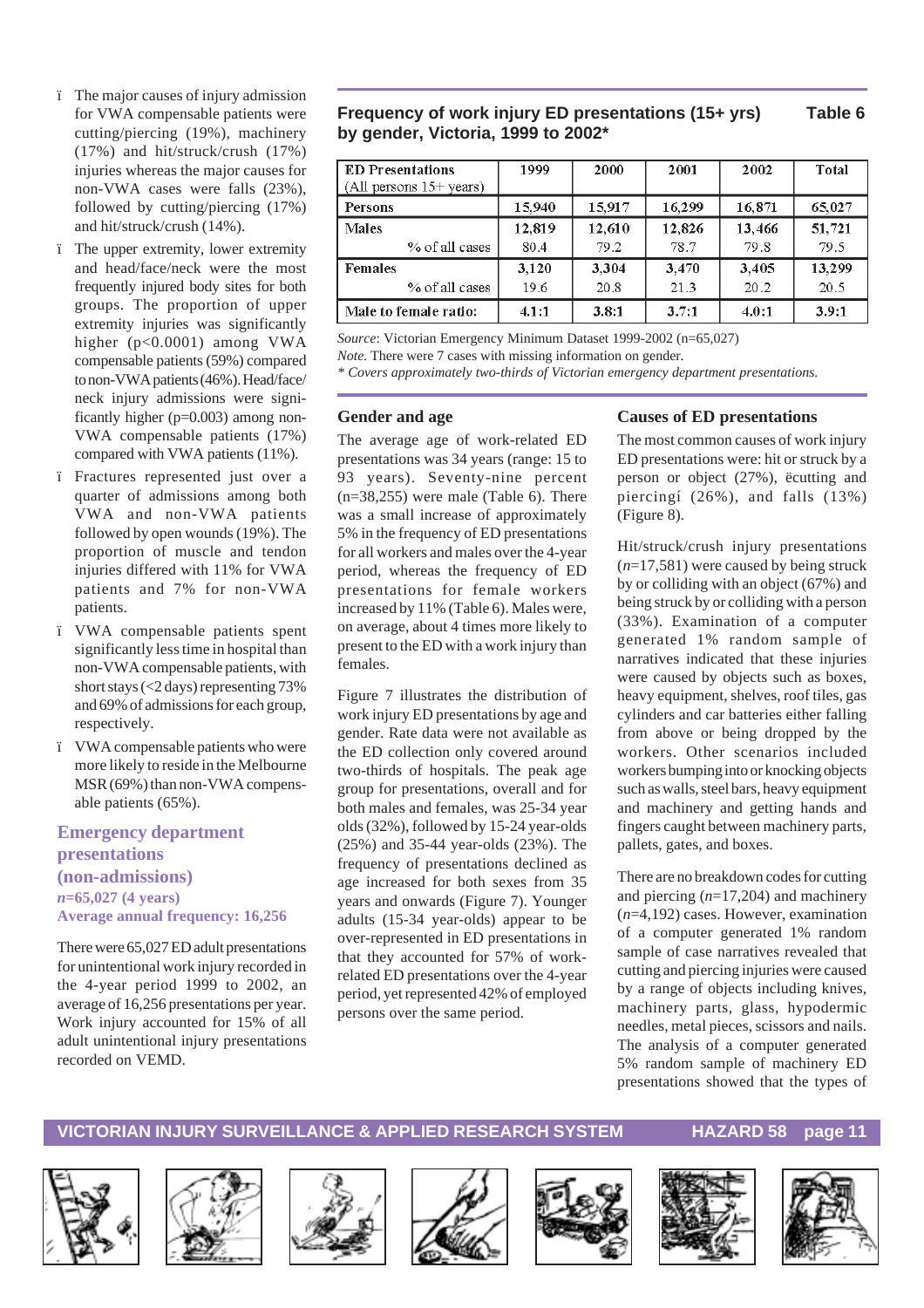#### **Frequency of work injury ED presentations Figure 7 by age & gender, Victoria, 1999-2002**



*Source*: Victorian Emergency Minimum Dataset, 1999-2002 (n=65,027) *Note*: There were 7 cases with gender information missing.

#### Causes of work injury ED presentations, Figure 8 **Victoria, 1999-2002**



*Source*: Victorian Emergency Minimum Dataset (n=65,027)

machinery involved in these injuries included angle grinders, industrial rollers, drills, fork lifts, nail guns, circular saws, conveyor belts, sewing machines and agricultural machinery.

In contrast to hospitalisations, falls injury presentations (*n*=8,555) were mostly same level (79%), defined as falls involving a height less than one metre. The remainder were from a height over one metre. A computer generated 1% random sample of narrative text that further described fall injuries showed that they were caused by people tripping over objects, slipping on wet or oily surfaces, falling from ladders and scaffolds, tripping or falling down stairs and steps, and losing their footing when alighting from vehicles such as trucks and tractors.

#### **Place of occurrence (location) of work injury ED presentations**

Figure 9 provides a breakdown of the place of occurrence (location) of work injury ED presentations. Work injury locations are better reported than in the VAED (only 2% of cases on VEMD were coded as ëunspecifiedí). Just over one half of work injury ED presentations occurred in ëtrade and service areasí (54%) (which includes places such as supermarkets, office buildings, restaurants, shopping centres and warehouses). The next most common location for work injury ED presentations was ëindustrial and construction areasí (18%), followed by hospitals (9%) and ëstreet or highway areasí (4%) (Figure 9).

#### **Nature of injury and body region injured**

The most frequent injury diagnoses for work injury ED presentations was open wounds (excluding the eye) which comprised 27% of ED presentations, followed by foreign body (eye) injuries (11%), sprains and strains (13%), superficial injuries (excluding the eye) (9%) and other eye injuries (8%) (Figure 10).

The body sites most frequently injured were the upper extremity (42%), the eyes (19%), the lower extremity (15%), and head injuries (4%). The most common













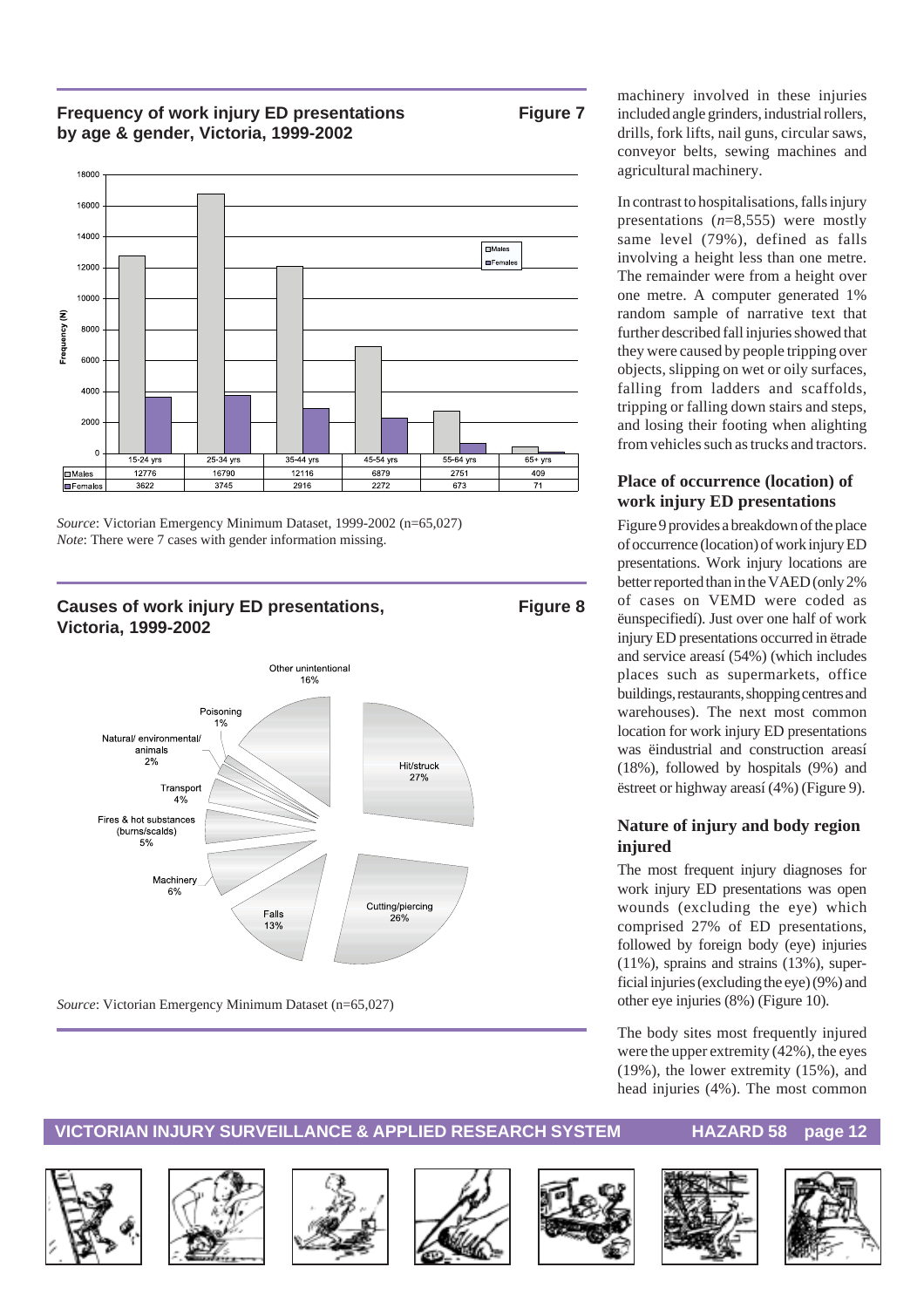specific injuries were open wounds to the upper extremity (20%), 85% of which were to the hand and fingers, followed by foreign body in the eye (11%), other injuries to the eye (8%) and sprains/ strains to the lower extremity (5%), nearly half of which (51%) were to the ankle.

## **Discussion**

Workplace injuries pose a significant burden on the hospital system, society and the injured individual. Hospital databases are a potentially valuable source of supplementary information on the size and nature of the work injury problem because they record injury cases that are not included on workersí compensation claims databases, such as those held by WorkCover.

Prior to July 1998, activity codes in the VAED were non-existent and only limited analysis of work injury hospital admissions was possible. The introduction of activity coding to the VAED has greatly enhanced the ability to count and describe all serious work-related injury in Victoria, including noncompensable cases. From a public health viewpoint, it is important to examine the impact of all work-related injury and not to be restricted by legislative and political boundaries covering insured cases, as a less restricted approach allows governments to identify new opportunities to reduce injury (Langley 2004).

Based on data extracted from VAED and VEMD for 1999-2002, we estimate that each year there are at least 4,375 hospital admissions and 16,256 emergency department presentations for unintentional work injury in Victoria. Hospital admissions and ED presentations underestimate work injury because of incomplete recording or coding of admitted cases on VAED at the hospital level, and incomplete coverage of ED presentations on VEMD over the study period.

The latter limitation should be substantially resolved in 2004 as the seven EDs that were not contributing injury data to

#### Place of occurrence (location) of work injury Figure 9 **ED presentations Victoria 1999-2002**

Other specified place 6% Residential institution Unspecified place  $2%$ School/ public admin area Home  $1%$  $2%$ Farm  $3%$ Street & highway  $4%$ Medical hospital Trade & service area  $Q_0$ 54% Industrial & construction areas 18%

*Source*: Victorian Emergency Minimum Dataset (n=65,027)

#### **Nature of work injury ED presentations Victoria, 1999-2002 Figure 10**



*Source*: Victorian Emergency Minimum Dataset, 1999-2002 (n=65,027)

VEMD have now joined the system, but the former requires urgent action by the Victorian Department of Human Services (DHS) and Victorian public and private hospitals. Injury researchers and other interested parties, working in collaboration with the National Centre for

Classification in Health (NCCH), have made a concentrated effort to improve the identification and description of workrelated injury in datasets coded to ICD-10 ñ Australian Modification. The full benefit will only be realised if the information is entered into medical













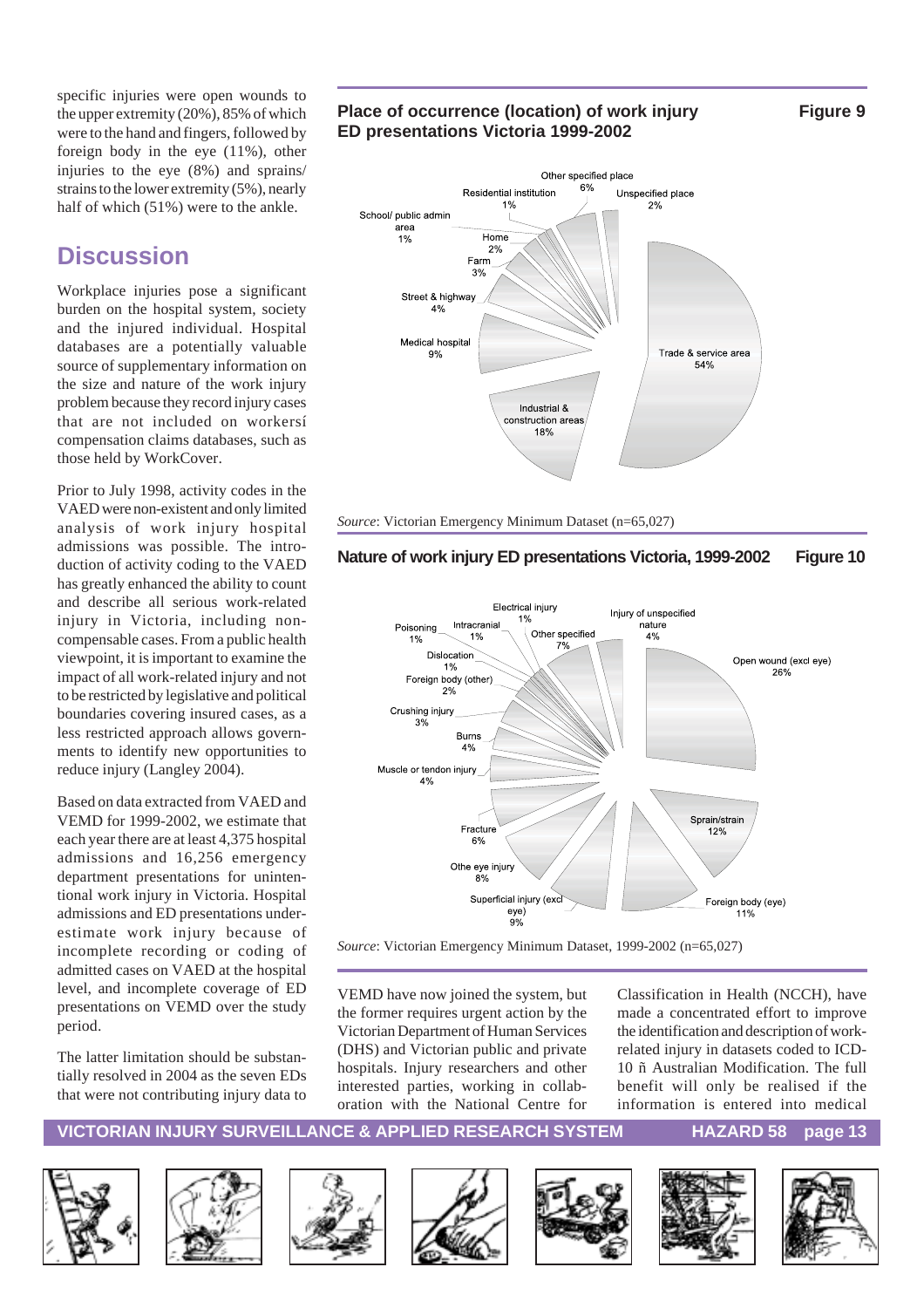records and the new codes are used at the hospital level. Currently, 51% of all hospital admissions are not coded for activity at the time of injury, although the proportion of work-related admissions uncoded for activity appears to be less for VWA compensable admissions (22%). Some steps towards this goal have already been taken by the Medical Services Branch of the VWA. Consultation with the Victorian DHS has resulted in DHS undertaking to progressively implement suggested improvements to the reporting of work-related hospital admissions (Francis 2004).

The third edition of ICD-10-AM came into effect in July 2002 and included several major improvements in the *activity* code variable: i.e. the introduction of eight sub-categories under the ëworking for incomeí main category and expansion of the location code. The activity subcategories describe various industry sectors including agriculture, forestry and fishing, mining, manufacturing, construction, wholesale and retail trade, transport and storage, government administration and defence, and health services (NCCH 2002). The next financial year of hospital admissions data (for 2002/03), includes these expanded work activity codes. Again, their usefulness is dependent on the completeness of the data. Ideally, the adoption of detailed industry (Australian and New Zealand Standard Industrial Coding ñANZSIC) and occupational coding (Australian Standard Classification of Occupations -ASCO), as used by the Australian Bureau of Statistics would be of enormous benefit. A study conducted by MUARC and several Victorian hospitals indicated the feasibility of collecting such data (Stokes et al 2003).

Patterns of hospitalised occupational injury reported here for Victoria are similar to those reported for Australia, including the over-representation of males (88%), particularly in the 25-44 year age group, injury diagnoses (fractures, open wounds, wrist/hand injuries, lower extremity injuries) and places of occurrence (industrial and construction areas, trade and service areas, farms) (NOHSC 2004).

Age specific rates of hospital admission were highest for people aged 65 years and over with an average rate of 251/ 100,000 per employed persons. This was high considering that this age group represented only 2% (n=384) of unintentional work admissions and 2% (n=41,200) of all employed persons in Victoria (ABS 2004). As expected, the most common locations of work-related injury admissions for persons aged 65 years and over were farms (29%) and ëindustrial and construction areasí (17%). Older workers should be the special focus of future injury prevention and research initiatives because governments are now encouraging people to stay in the workforce beyond 65 years of age.

The major difference between the MMSR and the BVMSR was the higher workrelated admission rate among BVMSR adult residents (average rate ratio of 1.2). Injury patterns were fairly similar except that the length of hospital stay was slightly longer for BVMSR residents and, as expected, the farm was a more prominent location of injury for BVMSR.

Hospital injury surveillance databases include both compensable and noncompensable cases. Just over two-thirds (69%) of unintentional work hospital admissions for the 2-year period 2001- 2002 (n=8961) were recorded as Victorian WorkCover Authority (VWA) compensable admissions. VWA compensable patients tended to be slightly younger than non-VWA compensable patients with an average age of 37 and 41 years, respectively. Cutting/piercing injuries were the main cause of admission for VWA patients while falls ranked highest for non-VWA patients. Other notable differences included higher proportions of upper extremity injuries, head/face/neck injuries (mostly fractures and open wounds) and shorter stays in hospital among VWA compensable cases.

The systematic approach of hazard identification, risk assessment and risk control in the workplace is imperative in managing workplace health and safety

and in reducing serious work-related injury according to WorkSafe (2004). Employers have legal and moral obligations to provide and maintain a safe and healthy workplace for all employees in accordance with the fundamental principles of the Victorian OHS Act (1985). According to this approach, the application of control measures for hazards identified in the workplace should adhere to the hierarchy of risk control which include (in order of effectiveness) (WorkSafe 2004):

- ï Elimination ñ this is the most effective control measure, and involves the removal of the risk (by removing the hazard or changing the work processes)
- ï Substitution ñ replacing the plant or substance with another with a lower risk
- ï Engineering control ñ changing the physical characteristics of plant or workplace to remove or reduce risk
- ï Isolation ñ removing or separating people from the source of the hazard
- ï Administrative control ñ using policies, procedures, signs, training etc. to control risk
- ï Personal protective equipment ñ equipment or clothing designed to provide protection.

On the other hand, the public health approach suggests that injury results from a chain of events, and that breaking any link in that chain will have the desired effect of preventing the injury. Another approach is to use injury data to drive the process of problem identification and the identification of specific problems against which to target interventions. These two approaches can be used in conjunction.

Further information on regulations, codes of practice, guidance notes and links to other resources can be found at the Victorian WorkSafe website at http:// www.workcover.vic.gov.au. Other state workcover websites with useful information include New South Wales http:// www.workcover.nsw.gov.au, Queensland http://www.whs.qld.gov.au, and South Australia http:// www.workcover.com.













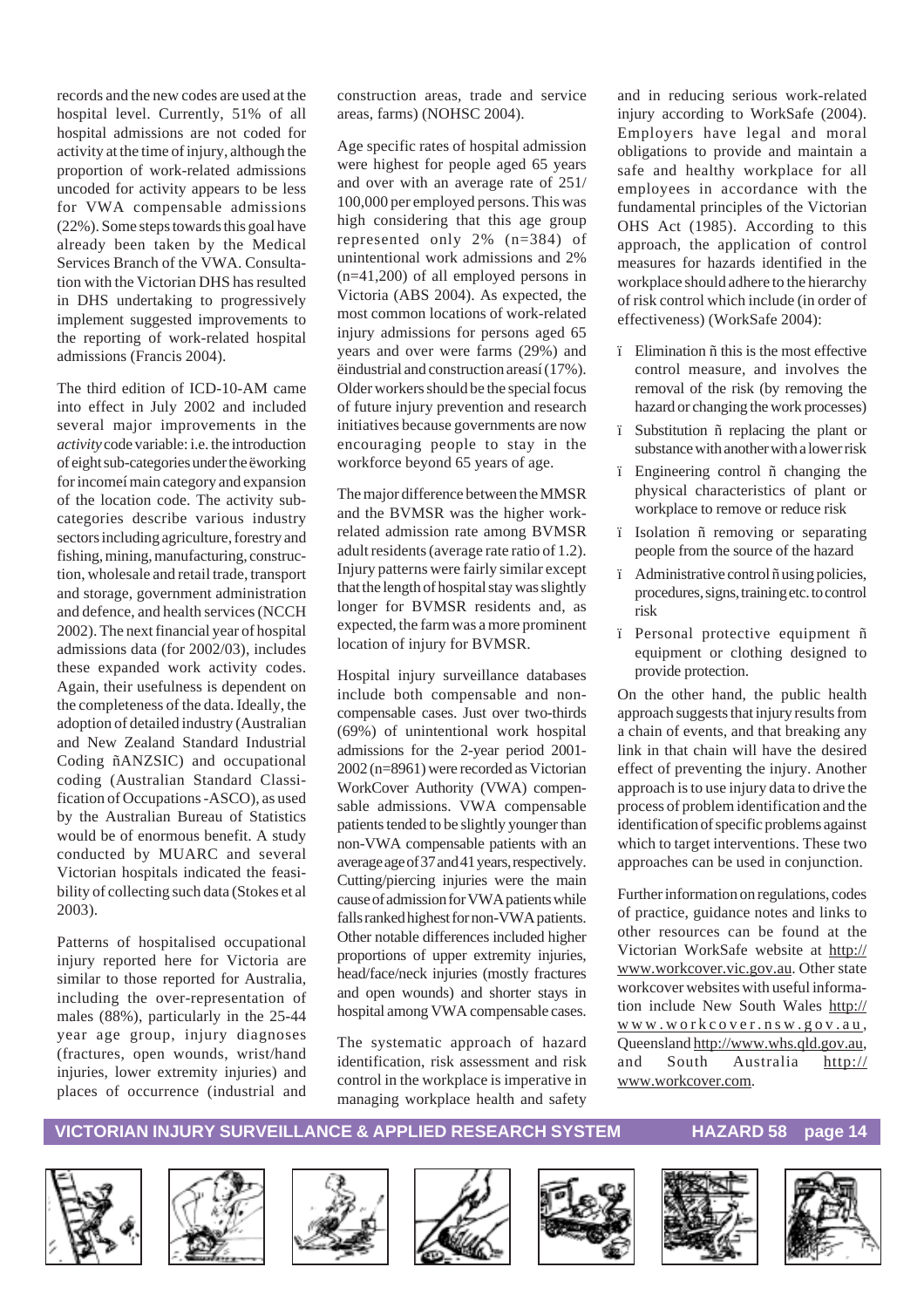Literature on interventions specifically addressing hand injury, the most common site of work injury identified in this study, is very limited. However, the data show that the two main mechanisms of hand injury were cutting and piercing from tools and implements and from various types of machinery.

Manual handling and machine guarding in manufacturing and food processing industries (poultry and meat) and agriculture have been the target of WorkSafe injury prevention initiatives, regulations and codes of practice, and details of interventions can be found at the VWA website (http://www.workcover.vic.gov.au. The wearing of protective gloves, particularly woven cut-resistant gloves, is an available countermeasure for people working in the meat and food industries where knives are commonly used (see VWA website for *Guidance Notes: Safe use of knives in the meat & food industries).* A casecrossover study by Sorock et al (2004) showed that glove use was associated with a lower risk (approximately 60-70%) of lacerations and punctures but not crushes, fractures, amputations and dislocations. However, in terms of the hierarchy of risk control, glove use plays a small part in what should be a comprehensive hand injury prevention approach that includes the identification and elimination of hazards; engineering controls; isolating or separating people from the source of the hazard; safety warnings and training; and proper selection and timing of glove use (Sorock et al 2004). While elimination of hazards would be ideal, from the public health perspective, the use of gloves is likely to provide immediate protection and should not be overlooked.

High numbers of hospitalisations due to falls from heights and ED presentations for same level falls were identified in the study. Injuries requiring hospital admission were associated with falls from ladders, scaffolding, buildings and structures. Injuries were commonly fractures to the lower extremity and commonly occurred in ëindustrial and construction areasí. ED presentations were associated with less severe injuries caused by same level falls (slips and trips on wet or oily surfaces, tripping over objects and clutter). Injuries were commonly strains and sprains to the lower extremity and commonly occurred in ëtrade and service areasí.

New regulations to address injury-related falls from heights have been developed by WorkSafe and came into effect in March 2004. Two codes of practice specifically targeting the construction industry, additional falls prevention guidance material, as well as the Falls Regulation, can be downloaded from the WorkSafe website by searching for ìOccupational Health and Safety (Prevention of Falls) Regulations 2003î. Included in the regulations are a prescribed list of risk control measures and the sequence in which they should be used. The first step is eliminating the risk of a fall by avoiding doing work at height or doing work on a solid structure where there is no risk of a fall. If this is not practicable, then the next step is to use ìpassive fall prevention devicesî such as scaffolds, guard railing or perimeter screening, building maintenance equipment, temporary work platforms (scissor lifts, cherry pickers, work boxes) or roof safety mesh. Work positioning systems are recommended next if the previous measures are not practicable. These include industrial rope access systems (rope friction devices, harnesses and anchoring systems), travel restraint systems or a drainerís hoist. If falls prevention measures are not practicable, then injury minimisation measures can be applied such as using a fall injury prevention system which does not stop a fall but minimises the distance someone can fall and therefore reduces any subsequent injuries resulting from the fall. Examples of these systems are industrial safety nets, catch platforms or a safety harness using fall arrest mechanisms. Finally, if all previous measures are not practicable, then the use of a ladder or administrative system is recommended to control the risk of a fall. Administrative systems include actions

such as arranging work procedures to either eliminate or reduce risk.

# **Recommendations**

### **Surveillance, research, further investigations**

- **1.** Despite the limitations of the data presented here, a number of issues identified in this study warrant further investigation:
- ï The gross over-representation of males in hospital-treated work injury cases.

Part of the explanation for the gender imbalance will lie in the bias of hospital datasets toward acute episodes of injury and the exposure of males to the more hazardous industries such as manufacturing, construction, transport and storage, agriculture, forestry and fishing (ABS 2002b). Other contributing factors to the gender imbalance require investigation.

- ï The apparent 7% increase in the rate of female hospital admissions and the frequency of female ED presentations for unintentional work injury over the four-year study period.
- ï The apparent higher risk of more severe unintentional injuries among the oldest and youngest groups of adult workers, those aged 65 years and older and 15-24 year olds.
- ï The apparent higher risk of hospital admission for unintentional work injury among workers living outside metropolitan Melbourne and potential contributory factors.
- ï The detailed mechanisms of cutting and piercing injury, falls from heights, machinery and hit/struck/crush injury because of the substantial contribution of these injury causes to hospital admissions.
- ï The high incidence of work-related hand (especially finger) injuries and potential solutions.
- **2.** A comparative analysis of VAED hospital admissions data and WorkCover hospital claims data













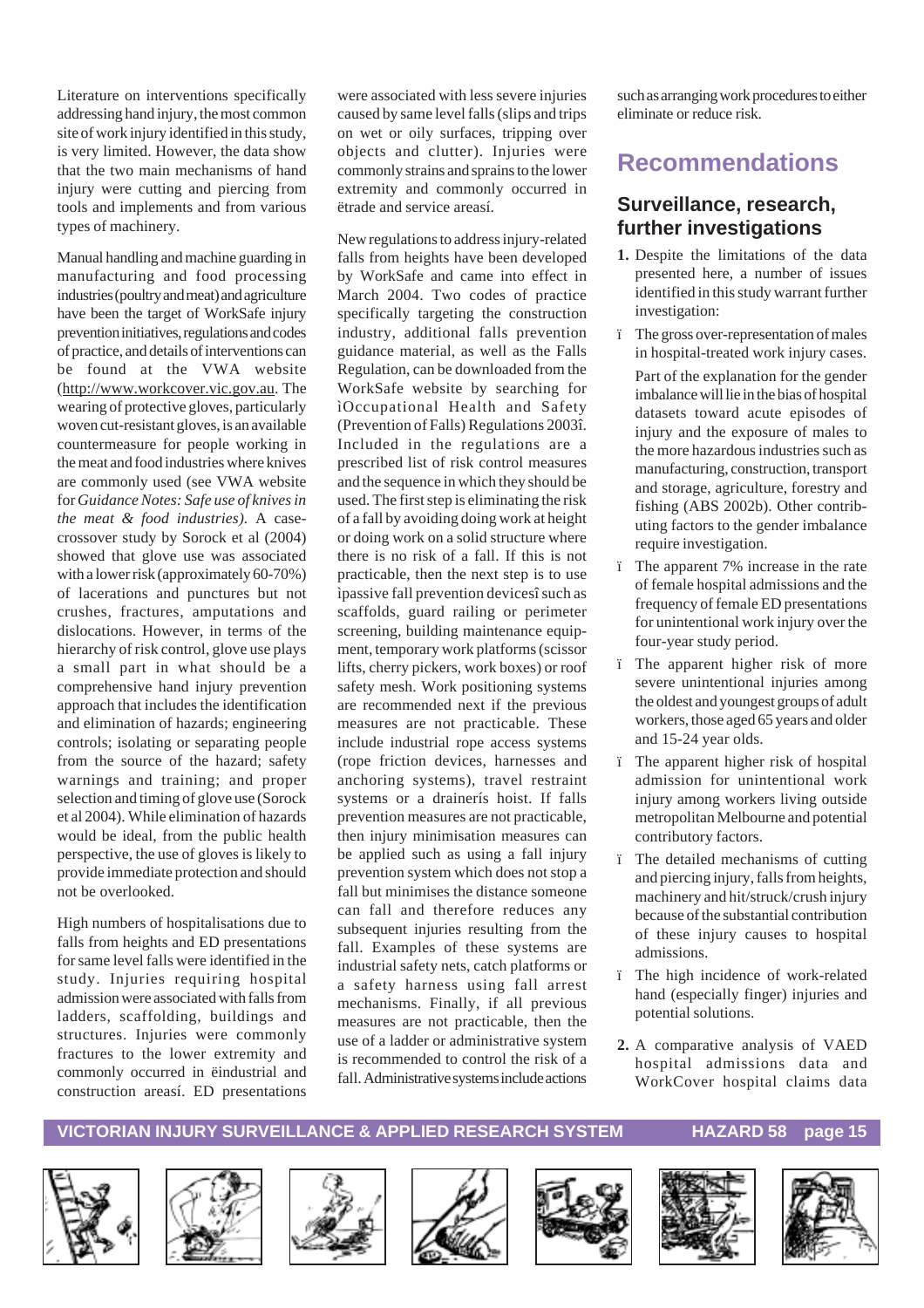should be undertaken to evaluate their respective roles in the surveillance and monitoring of hospital-treated work-related injuries in Victoria.

- **3.** Responsible data collection agencies should investigate and address the barriers to full coding of ëactivity at the time of injuryí and ëplace of occurrence of injuryí on VAED and take action at the hospital level to improve reporting. Case narrative data on VEMD, collected in emergency departments, also need to improve.
- **4.** The introduction of agency/factor codes in hospital data systems to identify objects, products, substances or circumstances leading to or associated with occupational injury events.
- **5.** Introduction of detailed industry coding (Australian and New Zealand Standard Industrial Coding ñANZSIC) and occupational coding (Australian Standard Classification of Occupations -ASCO) as used by the ABS to better identify high-risk occupations and vulnerable groups.
- **6.** Data linkage between health sector and occupational injury database should be considered as an alternative or additional means of obtaining the detailed data required to develop prevention measures and to generate research hypotheses.

## **Injury prevention**

- ï Priority should be given to the design, implementation and evaluation of interventions to reduce hand injuries, particularly in industries/workplaces where use of cutting/piercing implements (such as knives) and machinery use is high.
- ï Protective gloves are recommended for use in the meat and food industries where knives are normally used.



# **Community Safety Month**

Community Safety Month is a safety awareness program aimed at reducing the risk of crime, violence, emergencies and injuries within our community and increasing community confidence about safety through the promotion of safe practices.

Safety affects all facets of our lives. Crime, violence, injury or an emergency event can take place in our homes, at work or school, during sport and leisure activities, on the road and in public places. A significant cause of death, illness and disability in our community is due to injury. Harm from crime and injury affects people of all ages and from all backgrounds.

Community Safety Month was initiated in 1996 by the Victorian Safe Communities Network (VSCN) and is currently coordinated by Crime Prevention Victoria, Department of Justice. Local communities, groups, schools, regional services, businesses, state and local government departments and agencies, are encouraged to build community safety partnerships by organising safety activities with other organisations and groups. For those with already established partnerships, Community Safety Month provides an ideal opportunity to showcase existing safety programs or develop new ones.

#### **Work Safe Week - 24 > 29 October**

Work Safe Week highlights the importance of improving workplace health and safety and reminds Victorians that every 1 can make a difference when it comes to safety at work. Last year, workplace injuries cost Victorians more than \$1 billion. And that's not counting the personal cost to the thousands of people who were injured on the job or affected by work-related disease - nor their families.

Work Safe Week encourages businesses to focus on upholding safe practices in the workplace, to communicate occupational health and safety roles and responsibilities and to recognise positive contributions to workplace safety.

If there's just 1 thing you do in Work Safe Week, consult with every 1 in your workplace. Our aim is to help you make safety an important part of your workplace's business practices. If you involve every 1 in your Work Safe Week activities, they are more likely to remember the lessons they learn, and to make work safety a priority throughout the year - it takes just 1 simple idea.

#### **Injury Prevention Week - 17 > 23 October**

All Victorians should be aware of and involved in reducing the risk of injuries at home and in our community. Injury Prevention Week aims to involve members of the community in developing safe practices and attitudes that reduce the incidence and impact of injuries. Injuries can occur in all facets of our daily lives; in the home, at work and school, during sport and leisure activities, on the road and in public places.

Injury Prevention Week is an ideal opportunity for community safety and injury prevention practitioners, service providers, sporting groups and members of the community to undertake activities targeted at preventing injuries, and promoting a range of injury prevention messages to the community.

#### Visit **www.communitysafetymonth.com.au**













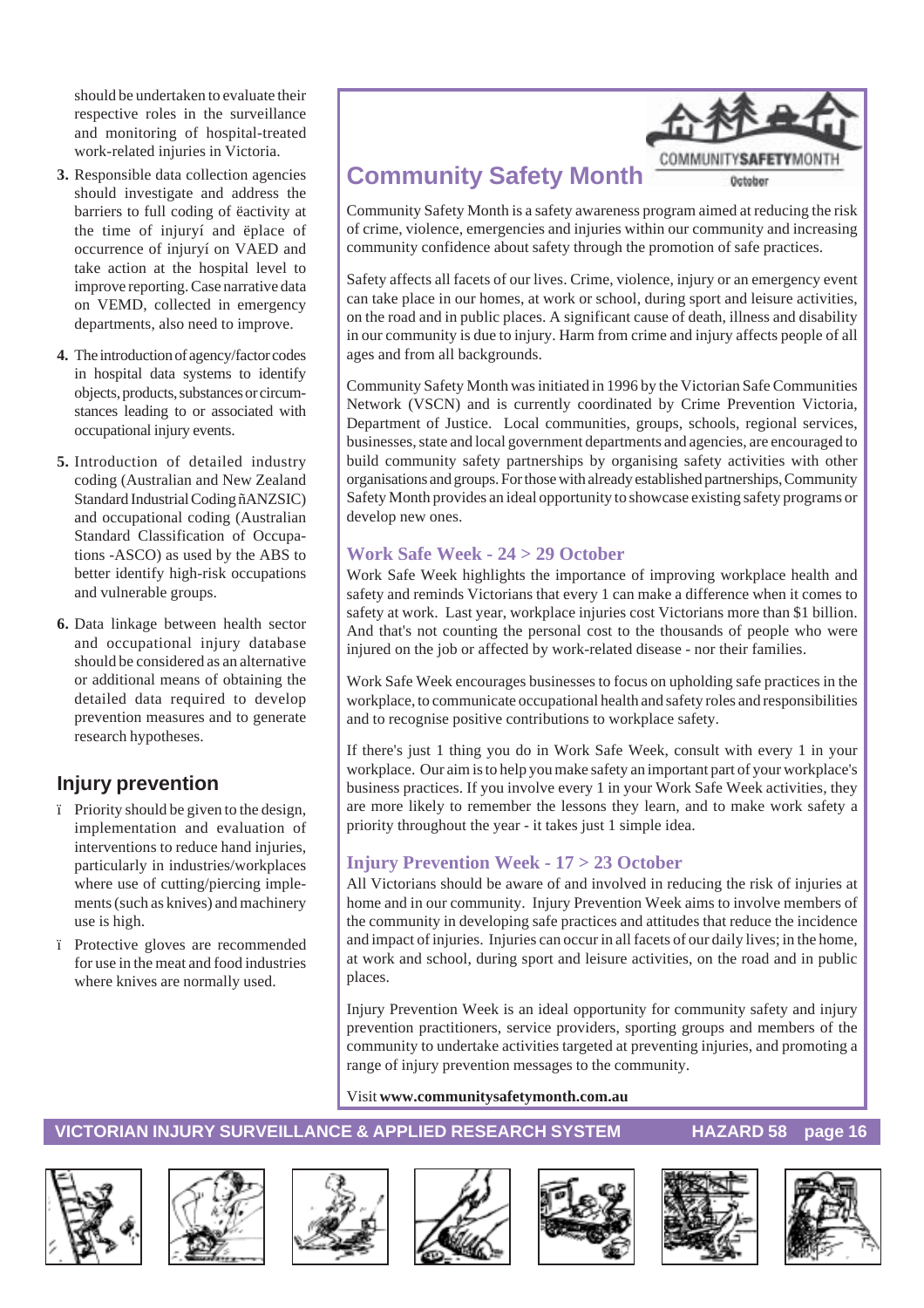#### **Brief Report**

# **Intentional hospital-treated work injury, Victoria 1999-2002**

#### *Voula Stathakis, Erin Cassell*

Intentional injury covers injury resulting from assaults and self-harm. Only 3% of the work-related injury cases treated in Victorian hospitals over the four-year period 1999-2002 were intentional  $(n=2,504)$ , 97% of which were due to assault.

As for unintentional work injury, these figures may underestimate the size of the problem because data are not complete. Also, some of the recorded cases may not be strictly work-related even though they occurred when the injured person was working for an income ñ they may be related to domestic disputes or other nonwork factors. Improvements in coding of assaultive work-related hospital admissions from the 2002/03 dataset and onwards provide information on the assailant to assist the identification of cases that are not work-related. Analysis of the first year of these data is included here.

### **Assaultive injury**

**Admissions: n=387 (annual average: 97) ED presentations (non-admissions): n=2045 (annual average: 511)**

There were 387 admissions and 2,045 ED presentations for work-related assaultive injury recorded on hospital injury surveillance databases over the 4-year period 1999-2002. There were increases in the frequency of admissions (13%) and ED presentations (27%) for work-related assaultive injury over that time.

Table 1 shows the frequency and crude rates of assaultive work injury admissions for all employed persons as well as by gender. The overall rate increased by 20% over the 3-year period 1999 to 2001 (from 4.0/100,000 to 4.8/100,000), but then dropped to 4.2/100,000 in 2002. On average, the male admission rate was 7 times higher than the female rate. Rate data are not available for ED presentations because not all hospital EDs collected injury surveillance data over the study period.

Table 2 summarises the pattern of workrelated assaultive injury. Comparative analysis indicates the following similarities and differences between admissions and ED presentations.

- Males were over-represented in both datasets, comprising 90% of admissions and 80% of ED presentations.
- ï More than three-quarters of admissions and presentations were aged 15-44 years, and injuries peaked in 25-34 year-olds. The average age of admissions and ED presentations, respectively, was 36 years (age range: 17-72 years) and 35 years (age range: 15-84 years).
- ï For both admissions and presentations, injuries most commonly occurred in trade and service areas, followed by road, street and highway. Hospitals were also a common location of workrelated assaultive injury, but only for ED presentations (23%). In 2002/03 additional codes were applied to VAED to provide more detailed information on location of injury. Analysis of the subset of hospital admissions for that year revealed that 41% of the 97 work-related assaultive cases occurred in trade and service areas (n=40), predominantly in cafes, hotels and restaurants (24%, n=23) and shops and stores (13%, n=13).
- ï More than 60% of hospital-treated cases over the 4-year study period were caused by bodily force (fights and brawls). Injuries caused by cutting/ piercing and firearms were more prominent in admissions than presentations.
- ï Common case scenarios derived from the analysis of VEMD case narrative data on cutting and piercing and hit/ struck injuries are as follows:
	- ï Cutting/piercing injuries from bites, knife stabs, syringe attacks, glass bottles and other glass implements were mainly inflicted by aggressive patients/clients, prisoners, offenders/ criminals, thieves, shoplifters, robbers, irate customers, public transport passengers, hotel and nightclub patrons, aggressive coworkers, employees and employers;
	- ï Hit/struck by person or object injuries were inflicted by the same types of perpetrators as above and involved punching, kicking, headbutting, striking people with bottles, iron bars, crow bars, ëclub locksí, bats (baseball, cricket), chairs and bar stools;
	- ï The victims of work-related assaults were commonly health care workers (nurses, orderlies, doctors, therapists, carers and other medical and health staff) working in various

#### **Frequency and rates per 100,000 employed persons (15+ yrs) Table 1 for work-related assault injury admissions, Victoria, 1999 to 2002**

| (All persons $15+$ years)               | 1999      | 2000      | 2001      | 2002      |
|-----------------------------------------|-----------|-----------|-----------|-----------|
| All admissions                          | 87        | 92        | 110       | 98        |
| Number of employed persons              | 2,175,400 | 2,236,800 | 2,279,700 | 2,314,700 |
| Crude rate per 100,000 employed persons | 4.0       | 4.1       | 4.8       | 4.2       |
| Male admissions                         | 78        | 83        | 98        | 89        |
| Number of employed males                | 1,223,100 | 1,248,300 | 1,274,300 | 1,280,700 |
| Crude rate per 100,000 employed males   | 6.4       | 6.6       | 7.7       | 6.9       |
| <b>Female admissions</b>                | -9        | 9         | 12        | 9         |
| Number of employed females              | 952,300   | 988,500   | 1,005,400 | 1,034,000 |
| Crude rate per 100,000 employed females | 0.9       | 0.9       | $1.2\,$   | 0.9       |

Source: *VAED 1999-2002, ABS Labour Force Victoria Cat no. 6291.0.55.001*













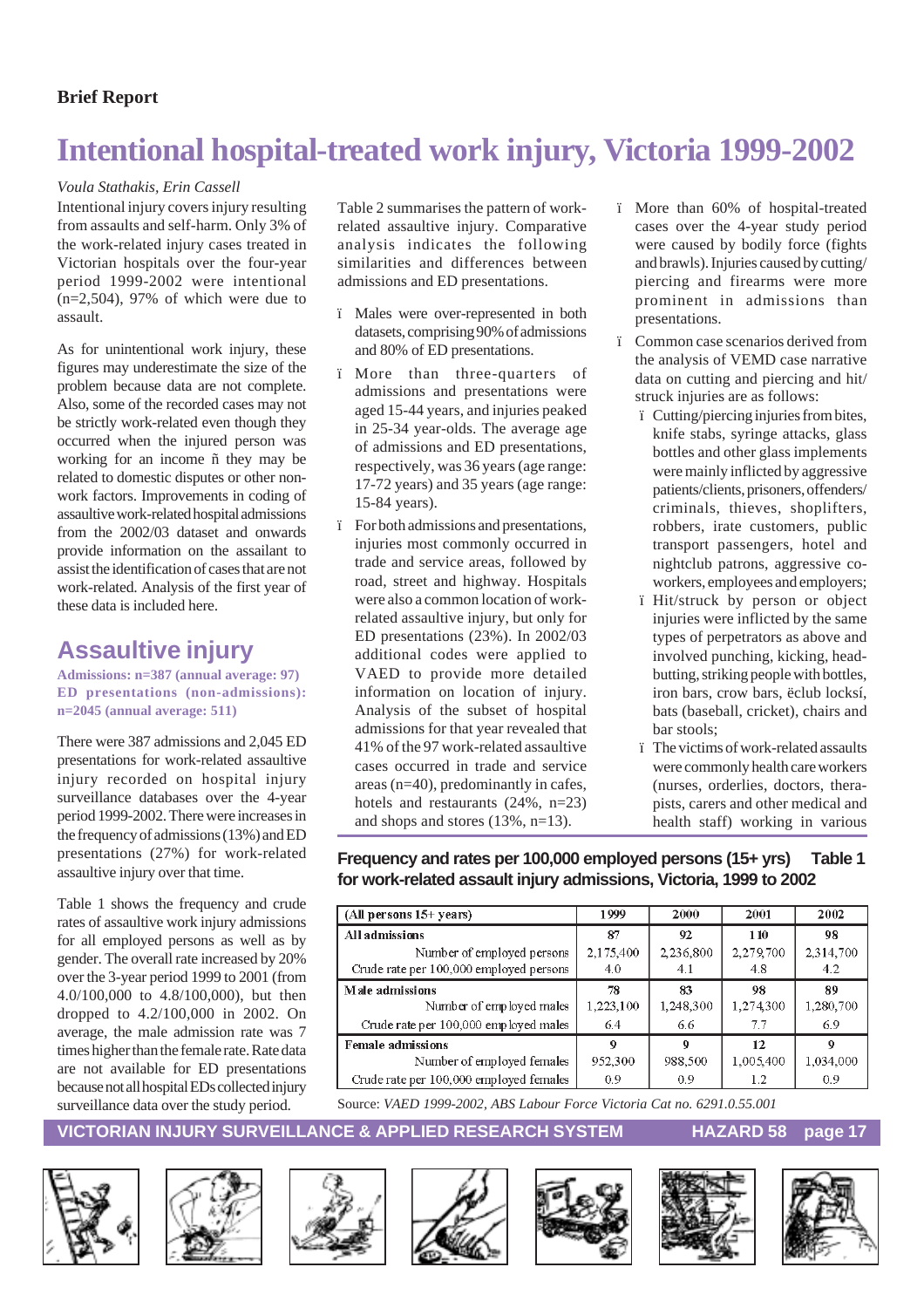institutions such as hospitals, hostels, nursing homes, psychiatric wards and health clinics). Other victims included police officers getting hurt in the line of duty, prison guards, security guards (mostly at hotels and pubs), taxidrivers, shop/store owners and workers, tram drivers, pizza deliverers, pub and hotel workers, paramedics, casino employees, car salespersons, chefs and other kitchen or restaurant workers and co-workers (factories, offices).

- ï The head/face/neck and upper extremity were the most frequently injured body sites for both admissions and presentations.
- ï The more serious injuries (those requiring admission) were most commonly fractures, open wounds and intracranial injury. Three-quarters of admissions were discharged from hospital in less than two days.

New codes applied to VAED hospital admissions data from 2002/03 describe the relationship of the victim of the assault to the perpetrator. Analysis of the 97 hospital admissions for work-related assaultive injury in 2002/03 showed that in 39% of cases the injury was inflicted by a person or persons unknown to the victim. In 14% of cases the perpetrator was classed as an acquaintance or friend, a category that includes employers, employees and coworkers. Other specified perpetrators included spouse (1%), carer (1%) and official (2%). A further 15% were categorised as committed by ëother specified personí. In just over one-quarter of cases (27%) the relationship of victim to the perpetrator was not specified.

# **Self-harm injury**

**Admissions: n=26 (annual average: 6) ED presentations (non-admissions): n=46 (annual average: 11)**

Self-harm accounted for only a very small proportion (0.1%) of hospital-treated workrelated injury over the 4-year period 1999- 2002. There were 26 admissions and 46 ED presentations (non-admissions) for workrelated self-harm injury over the 4-year study period, an average of 6 admissions and 11 presentations per year. As for assaultive injury, these cases may relate to personal matters but are classified as work-related because they occurred when the injured person was working for an income.

Table 3 shows the frequency and pattern of hospital-treated work-related self-harm (admissions and ED presentations). Females were over-represented in admissions (58%), but under-represented in ED presentations (26%). Admitted cases were fairly evenly spread over the 10-year age groups 15-24 to 45-54, whereas ED presentations were more concentrated in the 25-34 year age group.

By far the most prominent cause of admissions was self-poisoning by various medications (88%). Three-quarters of admissions had a length of hospital stay of less than two days. The major causes of ED presentations for self-harm were more diverse and included self-poisoning, cutting/piercing and hitting against object or person. Gender differences by cause were observed for ED presentations with two-thirds of self-poisoning ED presentations recorded for females, whereas all cutting and piercing ED presentations and 93% of struck by object/person presentations were male. Analysis of VEMD narrative data revealed that the most common scenarios were drug overdoses using a combination of medications (mainly anti-depressants, analgesics), wrist lacerations and injuries caused by punching objects.

# **Discussion**

Intentional work-related injury (assaults and self-harm) represents a small proportion of hospital-treated occupational injury in Victoria (3%). The major proportion of intentional work-related injury is assaultive (97%). Any level of violence or aggression in the work place should not be tolerated, particularly violence among co-workers. The nature of some professions (health, security, policing and other community services) is such that dealings with violent or aggressive people cannot be avoided,

however, systems and procedures to minimise harmful situations need to be in place and adhered to at all times.

The Victorian WorkCover Authority (2003a) defines occupational violence as ìany incident where an employee is physically attacked or threatened in the workplaceî. Physical attacks on employees include striking, kicking, scratching, biting and other types of direct physical contact as well as attacking with knives, guns, clubs or any other type of weapon, pushing shoving, tripping, grabbing and any form of indecent physical contact (VWA 2003). Data presented in this report only included incidences of physical assault with a hospital-treated injury outcome.

The sources of workplace violence can be grouped into three distinct categories based on their relationship to the workplace ñ external violence (criminals, robberies), client-initiated violence (patients, customers) and internal organisational violence (co-workers, employers, bullying, harassment) (CAL/ OHSA 1998). Co-workers and employers are not the predominant source of workplace assaults, as evidenced by the data presented in this report and other sources (LeBlanc et al 2002, Levin et al 1998, Perrone 1999).

The majority of work-place assaults reported in our study involved clientinitiated violence and mainly occurred in health care settings (mostly to nursing personnel) including emergency departments and psychiatric care units. The perpetrators were mostly patients and their family members, which is consistent with findings from other studies (Levin et al 1998). It has been suggested that substance abusing patients (or family members), psychiatric patients and patients with dementia were most likely to assault nursing staff (Levin et al 1998). VEMD case narratives and VAED perpetrator codes did not provide information on patient/client characteristics. Other client-initiated violence reported in this study occurred in law enforcement settings, to police, prison guards, security guards and other community service workers.













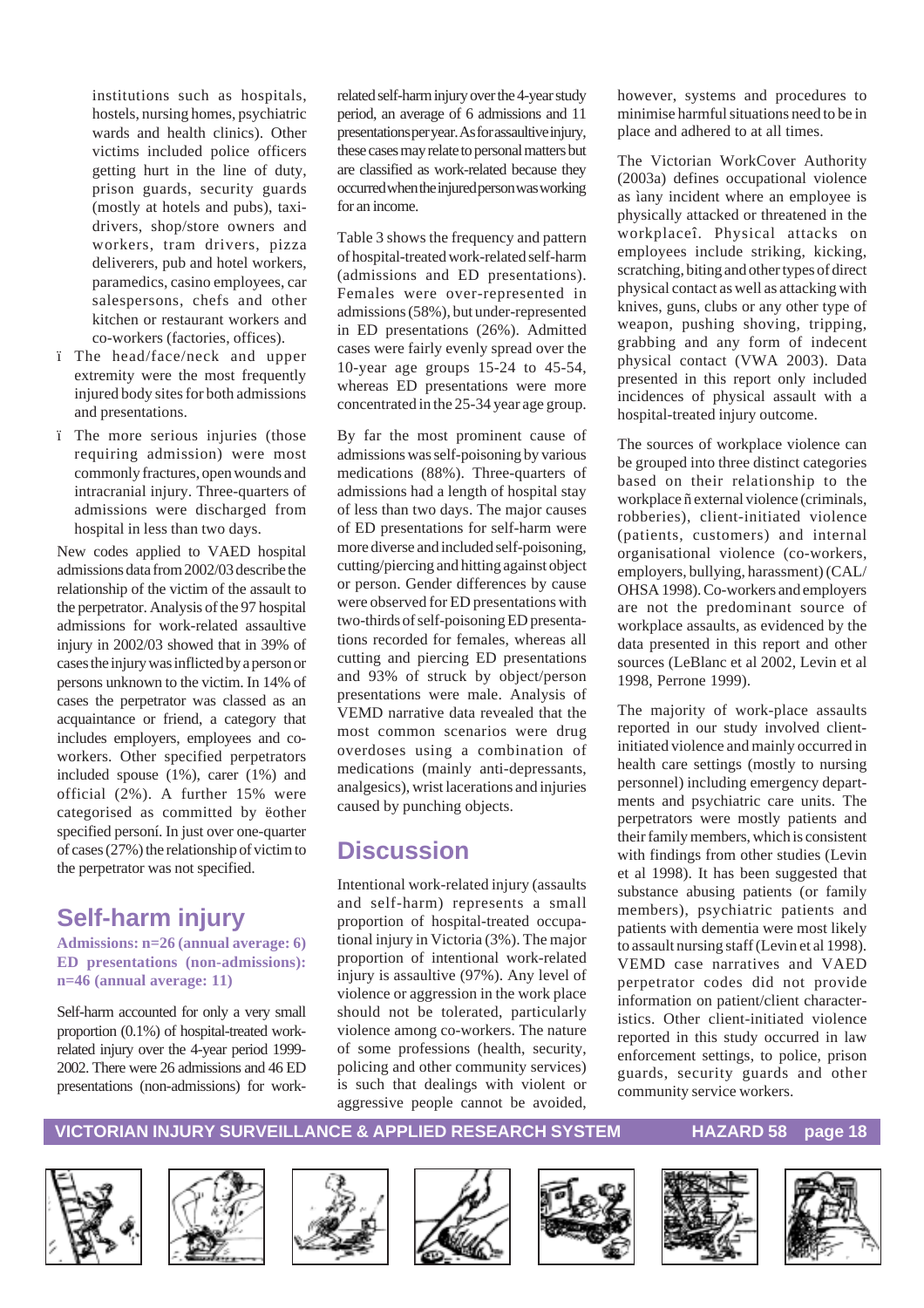#### Frequency and pattern of hospital-treated work-related assaultive injury, Table 2 **persons aged 15 years and older, Victoria, 1999 to 2002**

|                  |                                                   |                          | <b>VAED Admissions</b> |                         | <b>VEMD</b> Presentations |
|------------------|---------------------------------------------------|--------------------------|------------------------|-------------------------|---------------------------|
|                  | Characteristics                                   |                          |                        |                         | (non-admissions)          |
|                  |                                                   |                          | $n = 387$              | $n = 2045$              |                           |
|                  |                                                   | $\mathbf N$              | 0/0                    | $\overline{\mathbf{N}}$ | 0/0                       |
| <b>Gender</b>    | Male                                              | 348                      | 90%                    | 1628                    | 80%                       |
|                  | Fem ale                                           | 39                       | 10%                    | 417                     | 20%                       |
| Age (years)      | $15 - 24$                                         | 67                       | 17%                    | 358                     | 17%                       |
|                  | $25 - 34$                                         | 142                      | 37%                    | 792                     | 39%                       |
|                  | 34-44                                             | 90                       | 23%                    | 515                     | 25%                       |
|                  | $45 - 54$                                         | 56                       | 14%                    | 284                     | 14%                       |
|                  | 55-64                                             | 29                       | 8%                     | 84                      | 4%                        |
|                  | $65+$                                             | 3                        | $1\%$<br>$< 1\%$       | 12                      | $<1\%$                    |
| Place of         | Home                                              | $\mathbf{1}$             |                        | 53                      | 3%                        |
| occurrence*      | Farm<br>Residential institution                   | 0<br>3                   | 0<br>1%                | 4<br>68                 | <1%<br>3%                 |
| $*$ (2001-2002   |                                                   |                          |                        |                         |                           |
| only, $n=208$    | School/day care/public admin area                 | 8                        | 4%                     | 44                      | 2%                        |
|                  | H ealth service area/hospital                     | 13                       | 6%                     | 465                     | 23%                       |
|                  | Sport/recreation area<br>Road, street and highway | 1                        | $\leq 1\%$             | 131                     | 6%                        |
|                  | Trade and service area                            | 22<br>85                 | 11%<br>41%             | 281<br>635              | 14%<br>31%                |
|                  | Industrial and construction area                  | 15                       | 7%                     |                         | 3%                        |
|                  |                                                   | 11                       | 5%                     | 63<br>207               | 10%                       |
|                  | Other specified place<br>Unspecified place        | 49                       | 24%                    | 94                      | 5%                        |
| Cause            | Bodily force (brawls and fights)                  | 233                      | 60%                    | 1411                    | 69%                       |
| (mechan ism)     | Pierced by sharp object (stab)                    | 61                       | 16%                    | 135                     | 7%                        |
|                  | Hit with blunt object                             | 41                       | 11%                    | 192                     | 9%                        |
|                  | Firearms                                          | 15                       | 4%                     |                         |                           |
|                  | Other specified                                   | 20                       | 5%                     | 268                     | 13%                       |
|                  | Unspecified                                       | 17                       | 4%                     | 39                      | 2%                        |
| <b>Body</b> site | Head'face/neck                                    | 211                      | 55%                    | 809                     | 39%                       |
| <i>injured</i>   | Trunk                                             | 56                       | 15%                    | 119                     | 6%                        |
|                  | Upp er extremity                                  | 86                       | 22%                    | 556                     | 27%                       |
|                  | Lower extremity                                   | 21                       | 5%                     | 116                     | 6%                        |
|                  | Multiple body regions                             | 1                        | $\leq 1\%$             | 170                     | 8%                        |
|                  | Body region not relevant                          | 2                        | $\leq 1\%$             | 176                     | 9%                        |
|                  | Foreign body                                      |                          |                        | 18                      | $1\%$                     |
|                  | Unspecified                                       | 1                        | $\leq 1\%$             | 46                      | 2%                        |
|                  | Missing code                                      | 9                        | 2%                     | 35                      | 2%                        |
| Nature of        | Superficial                                       | 41                       | 11%                    | 544                     | 27%                       |
| injury           | Open wound                                        | 81                       | 21%                    | 402                     | 20%                       |
|                  | Fracture                                          | 119                      | 31%                    | 141                     | 7%                        |
|                  | Dislocation, sprain, strain                       | 12                       | 3%                     | 274                     | 13%                       |
|                  | Injury to muscle and tendon                       | 11                       | 3%                     | 87                      | 4%                        |
|                  | Eye injury                                        | $\mathbf{2}$             | $\leq 1\%$             | 71                      | 4%                        |
|                  | Intracr anial (head) injury                       | 43                       | 11%                    | 43                      | 2%                        |
|                  | Injury to internal organs                         | 20                       | 5%                     | 4                       | <1%                       |
|                  | <b>B</b> ite                                      | $\overline{\phantom{a}}$ |                        | 87                      | 4%                        |
|                  | Other specified and unspecified                   | 49                       | 13%                    | 338                     | 16%                       |
|                  | Missing code                                      | 9                        | 2%                     | 54                      | 3%                        |
| Length of        | $<$ 2 days                                        | 303                      | 78%                    |                         |                           |
| stay             | $2-7$ days                                        | 67                       | 17%                    | N/A                     | N/A                       |
|                  | 8-30 days                                         | 17                       | 5%                     |                         |                           |
|                  | $31 + days$                                       | $\overline{\phantom{a}}$ |                        |                         |                           |

Source: *VAED 1999-2002, VEMD 1999-2002.*













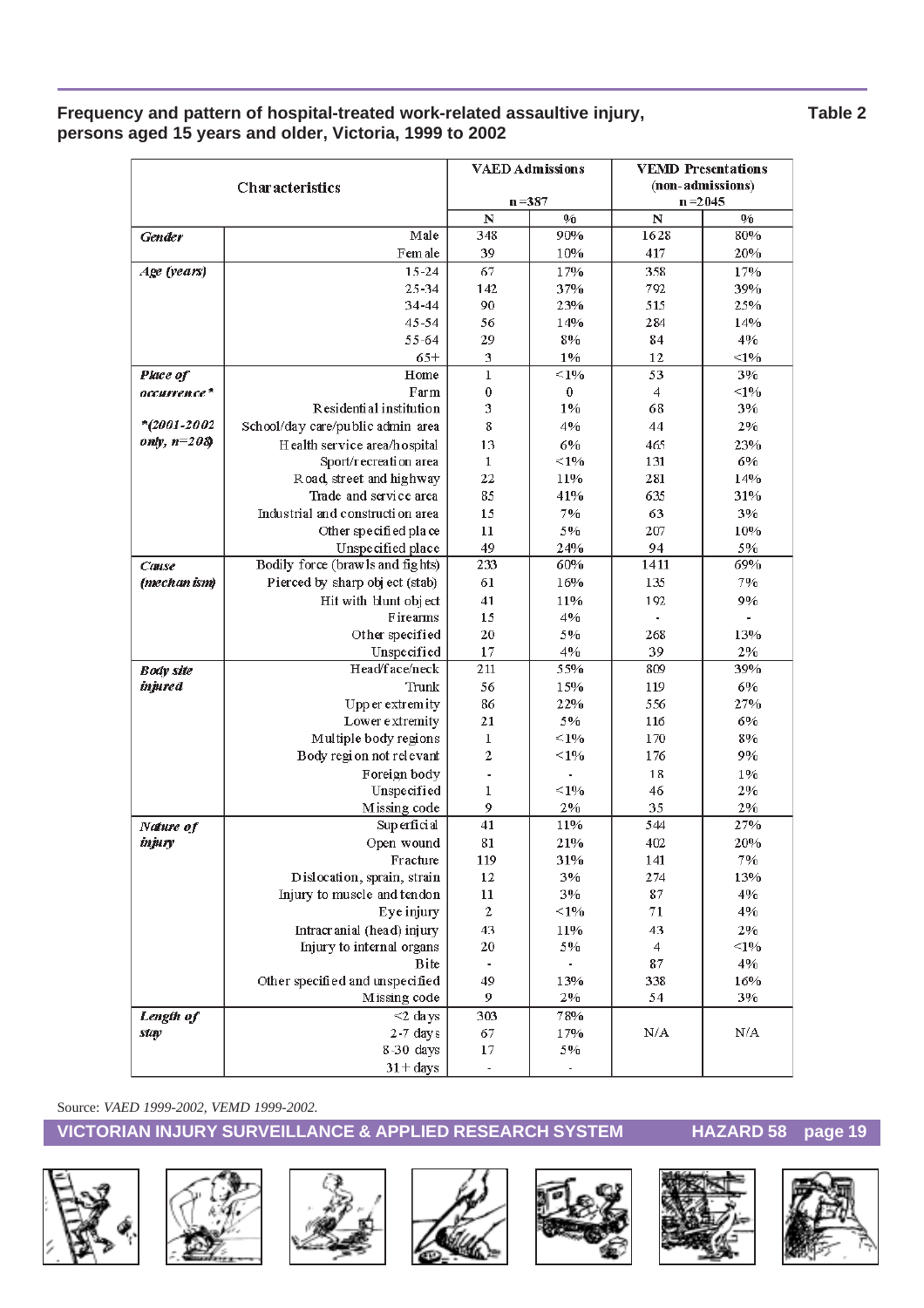|                  | <b>Characteristics</b>               |                          | <b>VAED Admissions</b> | <b>VEMD Presentations</b><br>(non-admissions) |                                    |  |
|------------------|--------------------------------------|--------------------------|------------------------|-----------------------------------------------|------------------------------------|--|
|                  |                                      | $n = 26$                 |                        | $n=46$                                        |                                    |  |
|                  |                                      | $\mathbf N$              | $\frac{0}{0}$          | $\overline{\bf N}$                            | $\mathbf{0}_{\mathbf{0}}^{\prime}$ |  |
| <b>Gen</b> der   | Male                                 | 11                       | 58%                    | 34                                            | 74%                                |  |
|                  | Female                               | 15                       | 42%                    | 12                                            | 26%                                |  |
| Age (years)      | 15 24                                | 7                        | 27%                    | 6                                             | 13%                                |  |
|                  | 25 34                                | 5                        | 19%                    | 23                                            | 50%                                |  |
|                  | 34-44                                | $\overline{7}$           | 27%                    | 11                                            | 24%                                |  |
|                  | $45 - 54$                            | 7                        | 27%                    | 3                                             | 7%                                 |  |
|                  | 55 64                                |                          |                        | 3                                             | 7%                                 |  |
|                  | $65+$                                |                          |                        |                                               |                                    |  |
| Place of         | Home                                 | $\overline{6}$           | 23%                    | $\overline{\overline{3}}$                     | 6%                                 |  |
| occurrence       | Residential institution              | 1                        | 4%                     |                                               |                                    |  |
|                  | School/day care/public admin area    | $\mathbf{1}$             | 4%                     |                                               |                                    |  |
|                  | Health service area/hospital         |                          |                        | $\overline{4}$                                | 9%                                 |  |
|                  | Road, street and highway             | 1                        | $4\%$                  | 5                                             | 11%                                |  |
|                  | Trade and service area               | $\overline{4}$           | 15%                    | 23                                            | 50%                                |  |
|                  | Industrial and construction area     | 5                        | 19%                    | 3                                             | 7%                                 |  |
|                  | Other specified place                | $\overline{c}$           | 8%                     | 5                                             | 11%                                |  |
|                  | Unspecified place                    | 6                        | 23%                    | 3                                             | 6%                                 |  |
| Cause            | Self-poisoning by medications        | $\overline{23}$          | 88%                    | $\overline{14}$                               | 30%                                |  |
| (mechanism)      | Hit/struck by object/person          |                          |                        | 14                                            | 30%                                |  |
|                  | Cut/pierce                           | 1                        | 4%                     | 8                                             | 18%                                |  |
|                  | Other specified & unspecified        | $\overline{c}$           | 8%                     | 10                                            | 22%                                |  |
| <b>Body</b> site | Head/face/neck                       | $\overline{1}$           | 4%                     | 6                                             | 13%                                |  |
| <i>injured</i>   | Trunk                                |                          |                        | 1                                             | $2\%$                              |  |
|                  | Upper extremity                      | $\mathbf{1}$             | 4%                     | 16                                            | 35%                                |  |
|                  | Lower extremity                      |                          |                        | $\mathbf{1}$                                  | 2%                                 |  |
|                  | Body region not relevant (poisoning) | 24                       | 92%                    | 15                                            | 33%                                |  |
|                  | Other specified & unspecified        |                          |                        | 7                                             | 15%                                |  |
| Nature of        | Superficial                          | $\overline{\phantom{0}}$ |                        | $\overline{\overline{3}}$                     | 7%                                 |  |
| injury           | Open wound                           | $\overline{c}$           | 8%                     | 13                                            | 28%                                |  |
|                  | Fracture, sprain, strain             |                          |                        | 7                                             | 15%                                |  |
|                  | Systemic-poisoning, toxic effects    | 23                       | 88%                    | 15                                            | 33%                                |  |
|                  | Other specified                      | 1                        | 4%                     | 7                                             | 15%                                |  |
|                  | Unspecified                          |                          |                        | $\mathbf{I}$                                  | 2%                                 |  |

#### **Frequency and pattern of hospital-treated work-related self-harm injury, Table 3 persons aged 15 years and older, Victoria, 1999 to 2002**

Key risk factors associated with external violence in the workplace include the exchange of money with customers, few workers on site, evening or night trading, and workers who have face-to-face communication with customers (Mayhew 2002). Occupations with these job characteristics identified in VEMD case narratives for assaultive injury included taxi-drivers, convenience store workers (24hr), pub/hotel workers and retail workers.

### **Injury prevention and control initiatives relevant to work-related violence**

Essentially, preventing occupational violence involves identifying hazards in the workplace, conducting risk assessments and implementing appropriate and effective risk control measures (VWA 2003b). According to VWA guidelines, employers should consider eliminating the source of risk where practicable, for example changing client contact arrangements by providing services over the phone or electronically. If eliminating the risk is not possible then measures to reduce risk should be considered next. These can include making changes to the workplace environment (introduction of barriers, screens, security devices, closed circuit television) or the equipment used or by changing work practices or systems. Finally measures such as the provision of personal protection such as personal alarms and mobile phones should be













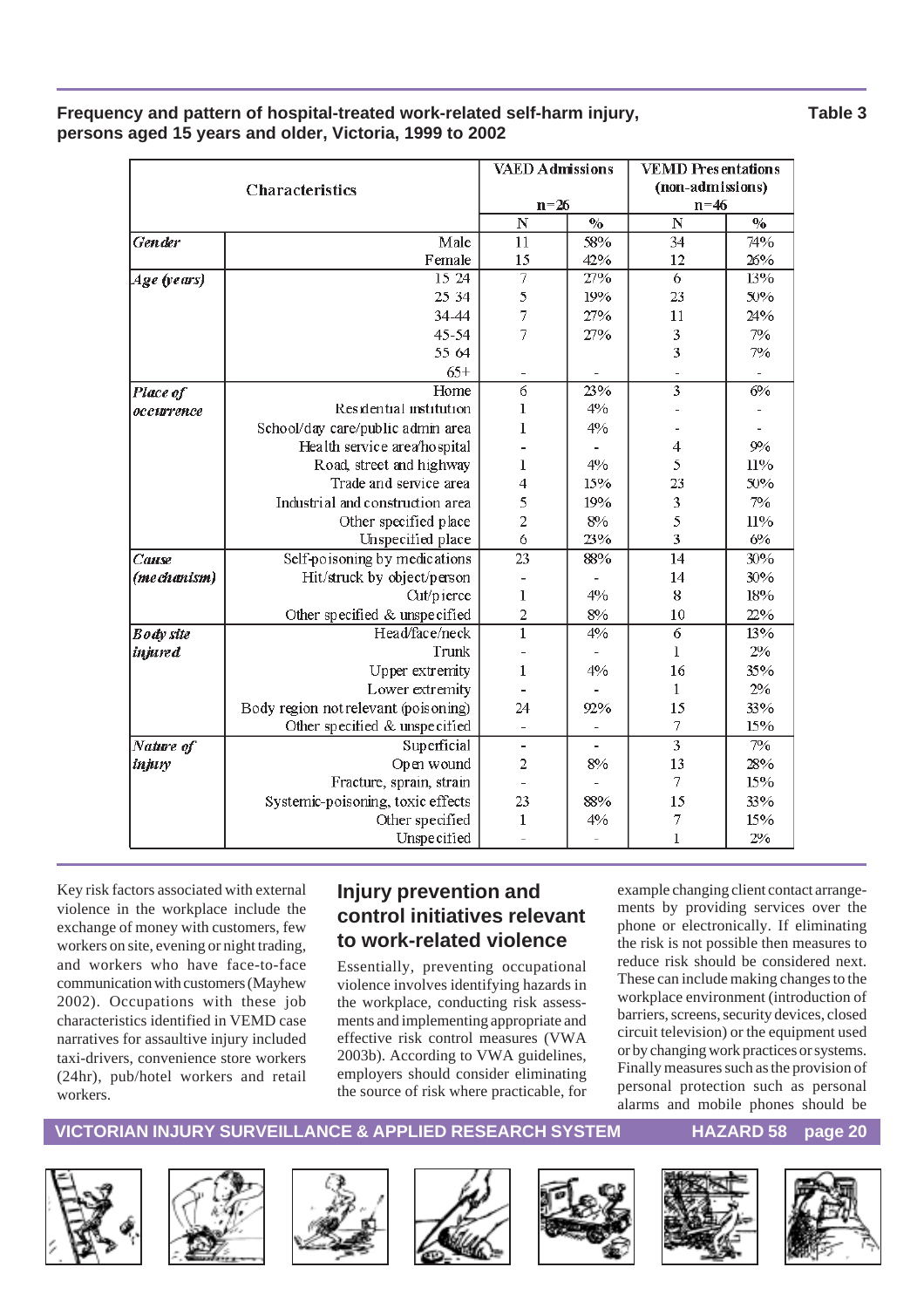considered (VWA 2003b). The public health approach tends to be multifaceted, and guided by effectiveness, acceptability, accessibility and cost/benefit considerations. Further information on occupational violence prevention and control initiatives can be found at the following websites:

- ï VWA initiative ëPrevention of bullying and violence at workí, see Guidance Note for details http:// www.workcover.vic.gov.au/dir090/ vwa/home.nsf/pages/b&v\_intro as well as the paper (with extensive reference list) written by Claire Mayhew ëPreventing violence against health workersí at http:// www.workcover.vic.gov.au/dir090/ vwa/home.nsf/pages/ b&v\_healthseminar
- ï Several other Australian resources and guidelines on occupational violence are also available on the Internet as follows: http:// www.workcover.nsw.gov.au http:// www.whs.qld.gov.au/guide/ gde02v1.pdf http:// www.workcover.com/ftp/documents/ resViolenceGuidelines.pdf
- ï Australian Institute of Criminology has a comprehensive report on occupational violence in Australia at http://www.aic.gov.au/publications/ rpp/22/full\_report.pdf as well as an annotated bibliography of prevention policies, strategies and guidance materials at http:// www.aic.gov.au/research/cvp/ occupational/index.html.
- ï International Council of Nurses (ICN) has published two reports at http://www.icn.ch/ guide\_violence.pdf and http:// www.icn.ch/proof3b.screen.pdf

# **Recommendations**

### **Surveillance, research, investigations**

ï Expansion of ICD-10-AM assault perpetrator codes to distinguish between co-workers, employers, and employees, patients, customers, patrons and criminal offenders/ robbers. Currently these categories are grouped under as ëacquaintance/ friendí or ëperson unknown to victimí.

- ï Improvement of VEMD case narratives to more consistently include information on perpetrators of assault and other factors/circumstances contributing to the assault.
- ï Introduction of detailed industry (Australian and New Zealand Standard Industrial Coding ñANZSIC) and occupational coding (Australian Standard Classification of Occupations -ASCO) as used by the ABS to better identify high-risk occupations and vulnerable groups.
- ï Data linkage with other data collections or sources of data on occupational violence, i.e. crime statistics, compensation data.
- ï Further investigation of the 27% increase in the frequency of ED presentations for work-related assault injury over the four-year study period.

#### **Prevention**

The use of surveillance and other data to guide the development, implementation, and evaluation of innovative strategies and measures to reduce assaultive injury in high-risk settings such as health care, retail and pubs/hotels.

### **References**

Australian Bureau of Statistics (ABS). (2002). 2002 Victorian Year Book,  $114<sup>th</sup>$  edition. Cat. No.  $1301.2$ .

Australian Bureau of Statistics (ABS). (2004). Labour Force, Australia, Detailed ñ Electronic Delivery, Monthly. June 2004. Cat No/Data Cube. 6291.0.55.001 [Online]. Available at: http://www.abs.gov.au/ausstats/abs@.nsf/w2.4.1?OpenView.  $[cited 16<sup>th</sup>$  July 2004].

Boufous S, Williamson A. Work-related injury in NSW hospitalisation and workersí compensation datasets: a comparative analysis. *ANZJPH* 2003; 27(3): 352-7.

California Division of Occupational Safety and Health (CAL/ OSHA). 1998. Guidelines for Security and Safety of Health Care and Community Service Workers. Division of Occupational Safety and Health, Department of Industrial Relations, San Francisco.

Department of Human Services (DHS) (2004). Victorian Government Health Information: Fees and charges for Acute Health Services in Victoria. [Online]. Available at: http:// www.health.vic.gov.au/feesman/fees1.htm. [cited 7<sup>th</sup> May 2004].

Department of Employment and Workplace Relations (DEWR). 2002. *Workplace Relations Ministersí Council Comparative Performance Monitoring Report: Comparison of Occupational Health and Safety Arrangements in Australia and New Zealand.* August 2002, 2nd Edition. Safety and Compensation Branch, DEWR, Canberra. [Online]. Available at: http://www.workplace.gov.au/DEWRSB/WP/Content/ Files/WP/WR/Publications/

CPMReport0802OHSComparison.pdf [cited 9th September,  $2004$ ]. Francis, Deirdre (2004). Personal Communication.

Rehabilitation and Medical Services Division, Victorian WorkCover Authority.

Harrison J. (2001). New external cause categories in ICD-10-

AM Third Edition. National Centre for Classification in Health (NCCH) Newsletter. *Coding Matters, Volume 8, Number 3, pp* 1-4.

Industry Commission. (1995). *Work, Health and Safety: Inquiry into Occupational Health and Safety. Volume 1: Report.* Industry Commission Report No. 47: Canberra. [Online]. Available at: http://www.pc.gov.au/ic/inquiry/ 47workhe/finalreport/47workhev1.pdf [cited 12th August, 2004].

Langley J. Reporting of work related fatalities: bystanders and commuters (Guest editorial). *Injury Prevention 2004;* 10(4): 193-194.

LeBlanc MM and Kelloway EK. Predictors and outcomes of workplace violence and aggression. Journal of Applied Psychology 2002; 87(3): 444-453.

Levin PF, Hewitt JB, Misner ST. Insights of nurses about assault in hospital-based emergency departments. Image ñ the Journal of Nursing Scholarship 1998; 30(3): 249-254.

Mayhew C. (2002). ìOccupational violence in industrialised countries: types, incidence patterns, and ëat riskí groups of workersî, in Gill M, Fisher B and Bowie V. (eds). Occupational Violence in Industrialised Countries, Willan Press: United Kingdom. pp21-40.

National Centre for Classifications in Health (NCCH) (1998). The International Statistical Classification of Diseases and Related Health Problems, 10<sup>th</sup> Revision, Australian Modification (ICD-10-AM). Volume 1, First edition. Sydney: NCCH.

National Centre for Classifications in Health (NCCH) (2000). The International Statistical Classification of Diseases and Related Health Problems, 10<sup>th</sup> Revision, Australian Modification (ICD-10-AM). Volume 1. Second edition, Sydney: NCCH.

National Centre for Classifications in Health (NCCH) (2002). The International Statistical Classification of Diseases and Related Health Problems, 10<sup>th</sup> Revision, Australian Modification (ICD-10-AM). Volume 1. Third edition, Sydney: NCCH.

National Centre for Health Statistics (NCHS) (1979). International Classification of Diseases, 9<sup>th</sup> Revision, Clinical Modification (ICD-9-CM). Ann Arbor: Commission on Professional and Hospital Activities.

National Occupational Health and Safety Commission (NOHSC). (2004). Hospitalisations due to work-related injury in Australia 2000-2001.[Online]. Available at: http:// www.nohsc.gov.au/pdf/statistics/NHMDReport2000-01.pdf [cited 9<sup>th</sup> August, 2004].

Perrone S. (1999). Violence in the workplace. Australian Institute of Criminology Research and Public Policy Series No. 22. Australian Institute of Criminology: Canberra.

*Occupational Health and Safety Act 1985* (Vic). Act No.10190/1985.

*Occupational Health and Safety (Prevention of Falls) Regulations 2003* (Vic). S.R. No. 121/2003.

Sorock GS, Lombardi DA, Peng DK, Hauser R, Eisen EA, Herrick RF & Mittleman MA. Glove use and the relative risk of acute hand injury: a case-crossover study. *J Occup Environ Hyg* 2004; 1(3): 182-190.

Stokes M, Fox B, Staines C & Ozanne-Smith J. Feasibility of routine collection of injured worker occupational information in hospital emergency departments. *Inj Control Saf Promot* 2003; 10(4): 261-262.

Victorian WorkCover Authority (VWA). (2003a). Workplace bullying and occupational violence. [Online]. Available at: http://www.workcover.vic.gov.au [cited 11th August, 2004]. Victorian WorkCover Authority (VWA). (2003b). Guidance Note on the Prevention of Bullying and Violence at Work. WorkSafe Victoria. [Online]. Available at: http://

www.workcover.vic.gov.au/dir090/vwa/home.nsf/pages/ b&v\_intro [cited 11th August, 2004].

Victorian WorkCover Authority (VWA) (2004). *Statistical Summary 2002/2003*. [Online]. Available at: http:// www.workcover.vic.gov.au [cited 11<sup>th</sup> August 2004]. WorkSafe Victoria, Victorian WorkCover Authority (2004). *Hazard identification, risk assessment & risk control in the workplace.* (Guidance note). Issued October 2000. [Online]. Available at: http://www.workcover.vic.gov.au/dir090/vwa/ alerts.nsf/

agnbyindustry?OpenView&Start=1&Count=30&Expand=2.5#2.5 [cited  $12<sup>th</sup>$  August 2004].













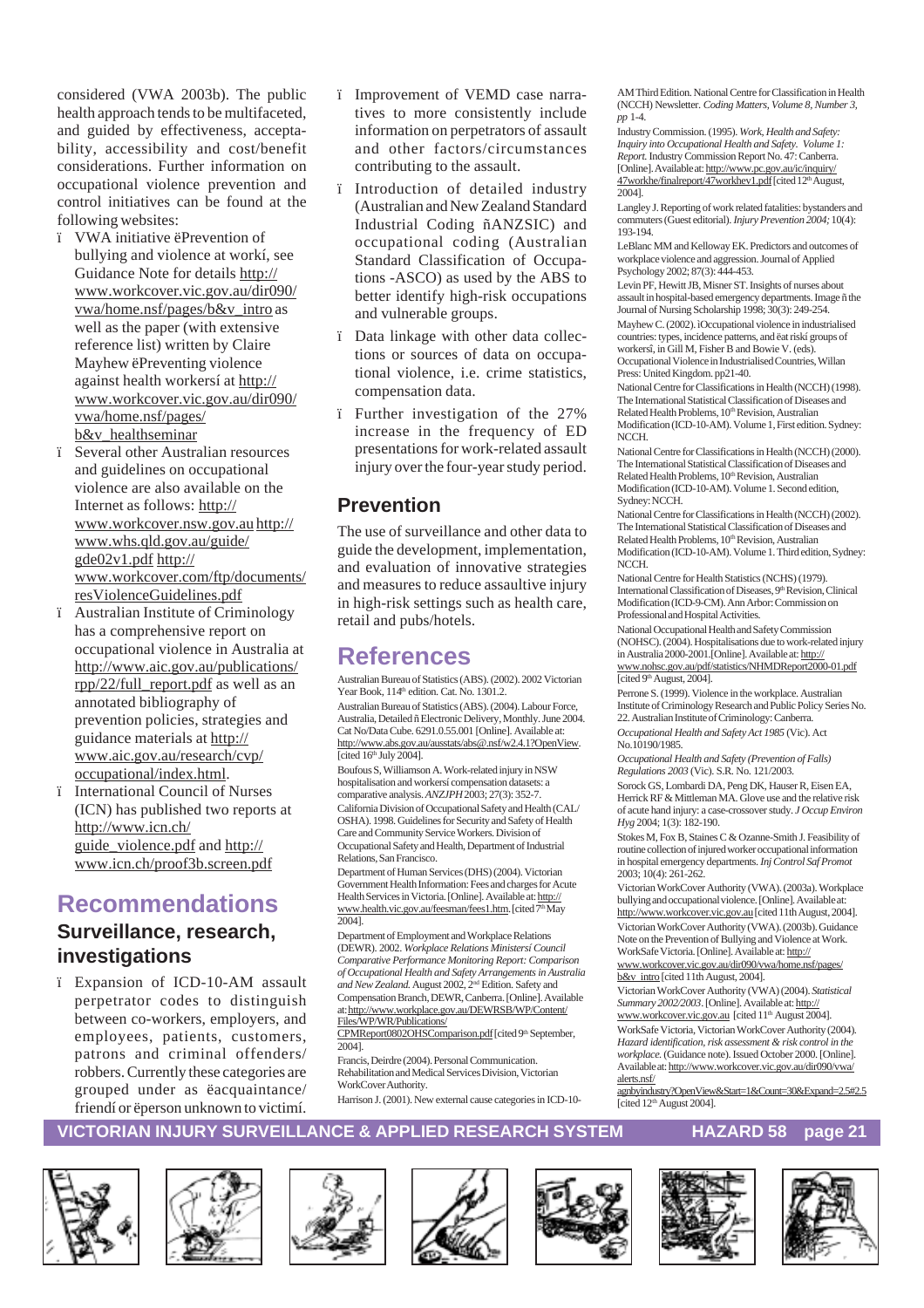# - INDEX -

| <b>Subject</b>                                                                                                     | <b>Edition</b> | Pages    |
|--------------------------------------------------------------------------------------------------------------------|----------------|----------|
|                                                                                                                    |                |          |
|                                                                                                                    |                |          |
|                                                                                                                    |                |          |
|                                                                                                                    |                |          |
| <b>Bicycles</b>                                                                                                    |                |          |
|                                                                                                                    |                |          |
|                                                                                                                    |                |          |
| <b>Burns</b>                                                                                                       |                |          |
|                                                                                                                    |                |          |
|                                                                                                                    |                |          |
|                                                                                                                    |                |          |
|                                                                                                                    |                |          |
|                                                                                                                    |                |          |
|                                                                                                                    |                |          |
|                                                                                                                    |                |          |
|                                                                                                                    |                |          |
|                                                                                                                    |                |          |
|                                                                                                                    |                |          |
|                                                                                                                    |                |          |
|                                                                                                                    |                |          |
|                                                                                                                    |                |          |
|                                                                                                                    |                | $9 - 13$ |
|                                                                                                                    |                |          |
|                                                                                                                    |                |          |
|                                                                                                                    |                |          |
|                                                                                                                    |                |          |
|                                                                                                                    |                |          |
|                                                                                                                    |                |          |
|                                                                                                                    |                |          |
|                                                                                                                    |                |          |
|                                                                                                                    |                |          |
|                                                                                                                    |                |          |
|                                                                                                                    |                |          |
|                                                                                                                    |                |          |
|                                                                                                                    |                |          |
| Latrobe Valley - First 3 months, Injury surveillance & prevention in L-V  9, March 1992, Feb 1994  9-13, 1-8, 1-14 |                |          |
|                                                                                                                    |                |          |
|                                                                                                                    |                |          |
|                                                                                                                    |                |          |
|                                                                                                                    |                |          |
|                                                                                                                    |                |          |
|                                                                                                                    |                |          |
|                                                                                                                    |                |          |
|                                                                                                                    |                |          |
|                                                                                                                    |                |          |
| Poisons                                                                                                            |                |          |
|                                                                                                                    |                |          |
|                                                                                                                    |                |          |
|                                                                                                                    |                |          |
|                                                                                                                    |                |          |
|                                                                                                                    |                |          |
|                                                                                                                    |                |          |
|                                                                                                                    |                |          |
|                                                                                                                    |                |          |
|                                                                                                                    |                |          |
|                                                                                                                    |                |          |
|                                                                                                                    |                |          |
|                                                                                                                    |                |          |
|                                                                                                                    |                |          |
|                                                                                                                    |                |          |
|                                                                                                                    |                |          |
|                                                                                                                    |                |          |
|                                                                                                                    |                |          |
|                                                                                                                    |                |          |
|                                                                                                                    |                |          |
| VISS:                                                                                                              |                |          |
|                                                                                                                    |                |          |
|                                                                                                                    |                |          |
|                                                                                                                    |                |          |

### VICTORIAN INJURY SURVEILLANCE & APPLIED RESEARCH SYSTEM















HAZARD 58 page 22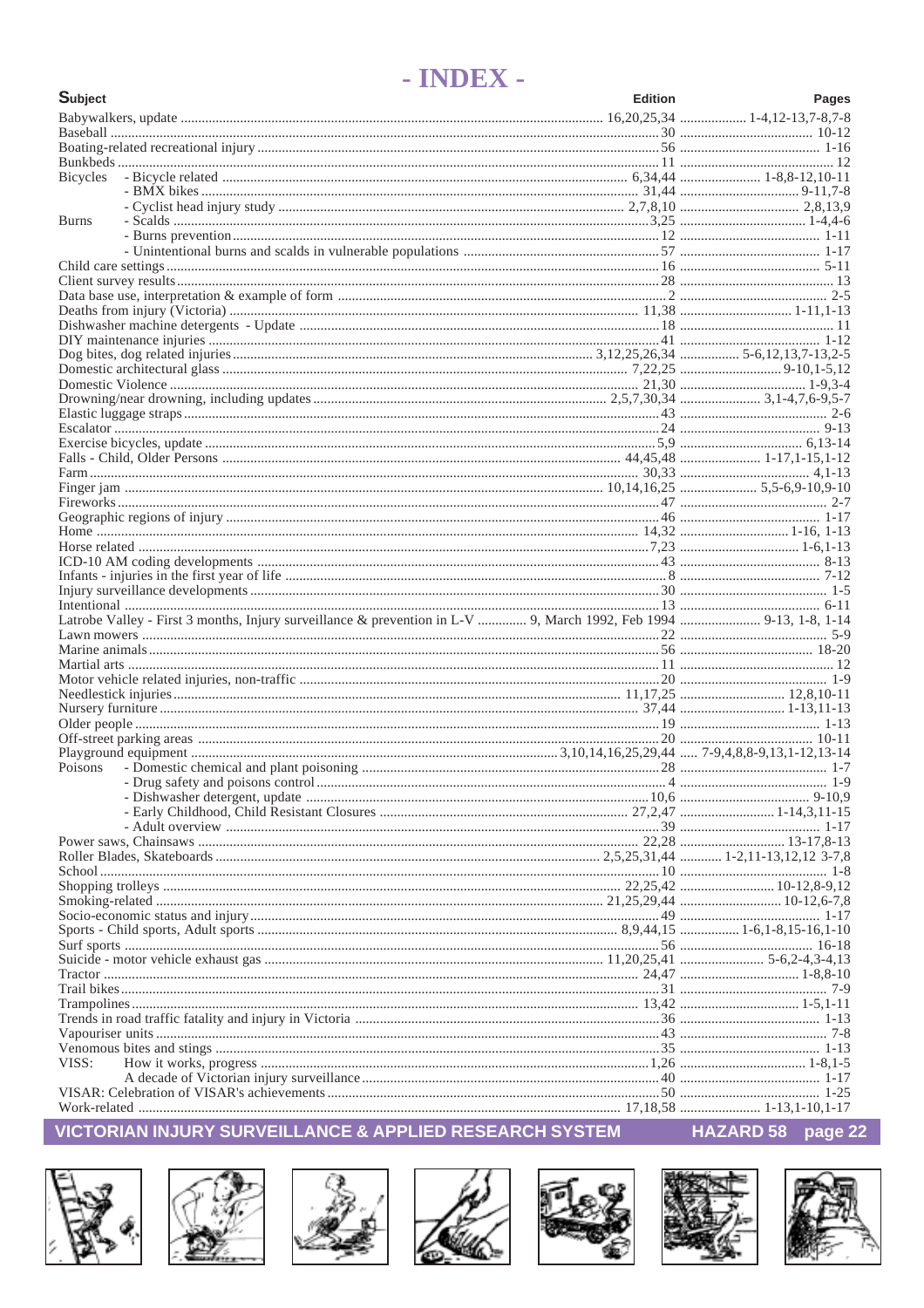# **VISAR Executive /Editorial Board**

**Prof Joan Ozanne-Smith**, Monash University Accident Research Centre (Chair) **Prof Ian Johnston**, Monash University Accident Research Centre **Assoc. Prof James Harrison,** Research Centre for Injury Studies (SA) **Ms. Jan Norton**, Department of Human Services **Assoc. Prof David Taylor,** Royal Melbourne Hospital **Ms Erin Cassell**, Monash University Accident Research Centre **Guest Editors: Ms Deirdre Francis,** Director & staff (Louise Koenig & Chris Edmonds), Rehabilitation and Medical Services Division, Victorian WorkCover Authority. **Dr Tim Driscoll,** Senior Lecturer, School of Public Health, University of Sydney. **Assoc. Prof Ann Williamson,** Deputy Director, NSW Injury Risk Management Research Centre (IRMRC), UNSW.

**Dr Eric Wigglesworth,** Consultant and Honorary Senior Research Fellow, MUARC.

# **VISAR Staff**

**Director:** Ms Erin Cassell **Co-ordinator:** Ms Karen Ashby **Research Assistant:** Ms Angela Clapperton Medico/Clerical Support Officer: Ms Christine Chesterman

# **General Acknowledgements**

# **Participating hospitals**

*From October 1995* Austin & Repatriation Medical Centre Ballarat Base Hospital The Bendigo Hospital Campus Box Hill Hospital Echuca Base Hospital The Geelong Hospital Goulburn Valley Base Hospital Maroondah Hospital Mildura Base Hospital The Northern Hospital Royal Children's Hospital St Vincents Public Hospital Wangaratta Base Hospital Warrnambool & District Base Hospital Western Hospital - Footscray Western Hospital - Sunshine Williamstown Hospital Wimmera Base Hospital

# **Coronial Services**

Access to coronial data and links with the development of the Coronial's Services statistical database are valued by VISAR.

# **National Injury Surveillance Unit**

The advice and technical back-up provided by NISU is of fundamental importance to VISAR.

#### **VICTORIAN INJURY SURVEILLANCE & APPLIED RESEARCH SYSTEM HAZARD 58 page 23**















## **How to access**

# **VISAR data:**

VISAR collects and analyses information on injury problems to underpin the development of prevention strategies and their implementation. VISAR analyses are publicly available for teaching, research and prevention purposes. Requests for information should be directed to the VISAR Co-ordinator or the Director by contacting them at the VISAR office.

# **Contact VISAR at:**

MUARC - Accident Research Centre Building 70 Monash University Victoria, 3800

#### **Phone:**

| Enquiries    | $(03)$ 9905 1805 |
|--------------|------------------|
| Co-ordinator | $(03)$ 9905 1805 |
| Director     | $(03)$ 9905 1857 |
| Fax          | $(03)$ 9905 1809 |
|              |                  |

#### **Email:**

visar.enquire@general.monash.edu.au



All issues of *Hazard* and other information and publications of the Monash University Accident Research Centre can be found on our internet home page:

http://www.monash.edu.au/muarc/visar

*From November 1995* Dandenong Hospital

*From December 1995* Royal Victorian Eye & Ear Hospital Frankston Hospital

*From January 1996* Latrobe Regional Hospital

*From July 1996* Alfred Hospital Monash Medical Centre

*From September 1996* Angliss Hospital

*From January 1997* Royal Melbourne Hospital

*From January 1999* Werribee Mercy Hospital

*From December 2000* Rosebud Hospital